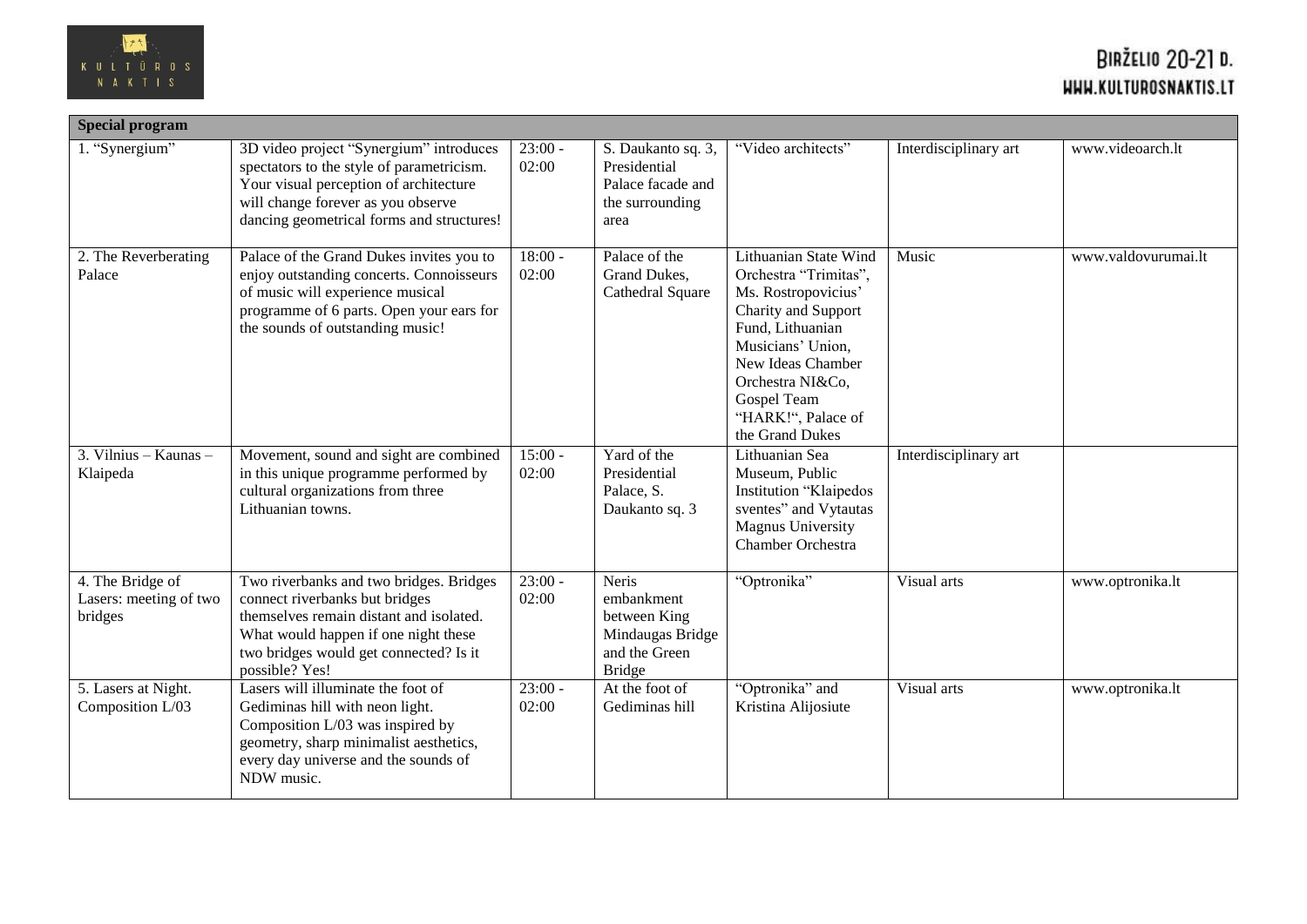

| 6. Family Space     | Creative workshops, concerts,            | $18:00 -$ | Bernardinai         |                      | Other                 |                     |
|---------------------|------------------------------------------|-----------|---------------------|----------------------|-----------------------|---------------------|
|                     |                                          |           |                     |                      |                       |                     |
|                     | performances, games and many other fun   | 00:00     | Garden, Maironio    |                      |                       |                     |
|                     | activities for the little ones and their |           | str.                |                      |                       |                     |
|                     | parents.                                 |           |                     |                      |                       |                     |
| 7. LRT OPUS Terrace | Radio station "LRT Opus" has already     | $18:00 -$ | Lithuanian          | Anatolijus Chudoba   | Music                 | www.facebook.com/LR |
|                     | become a symbol of quality music.        | 02:00     | Theatre, Music      |                      |                       | TOpus               |
|                     | Welcome to "LRT Opus" terrace in the     |           | and Cinema          |                      |                       |                     |
|                     | cosy courtyard of Lithuanian Theatre,    |           | Museum              |                      |                       |                     |
|                     | Music and Cinema Museum. In the          |           | courtyard,          |                      |                       |                     |
|                     | programme you will hear and see live     |           | Vilniaus str. 41    |                      |                       |                     |
|                     | performances of Beissoul&Einius,         |           |                     |                      |                       |                     |
|                     | Colours of Bubbles, MC Mesijus, Solo     |           |                     |                      |                       |                     |
|                     | Ensemble, Soul Moustache, "Neteisetai    |           |                     |                      |                       |                     |
|                     | Padaryti" ("Illegally Made") and the     |           |                     |                      |                       |                     |
|                     | performance of the legendary "Keistuoliu |           |                     |                      |                       |                     |
|                     | Teatras" ("The Odd Man Theatre")!        |           |                     |                      |                       |                     |
| 8. Black and White  | Live concerts of various duets in        | $21:00 -$ | Lukiskes Square     | Lithuanian Music and | Music                 | www.lmta.lt         |
|                     | Lukiskes Square will end at midnight     | 01:00     |                     | Theatre Academy      |                       |                     |
|                     | with a performance of a special duet.    |           |                     |                      |                       |                     |
|                     | Maestro Petras Geniusas together with    |           |                     |                      |                       |                     |
|                     | saxophonist Liudas Mockunas will         |           |                     |                      |                       |                     |
|                     | present the project "Sea in the Forrest" |           |                     |                      |                       |                     |
|                     | inspired by M. K. Ciurlionis.            |           |                     |                      |                       |                     |
| 9. GO GAGA'2014     | This audiovisual project was started in  | $16:00 -$ | Club "Soulbox"      | "Partyzanai"         | Interdisciplinary art | www.gogagago.com    |
|                     | 2005 and has been performed annually     | 02:00     | terrace and bar     |                      |                       | www.partyzanai.com  |
|                     | ever since. Live audio performance by    |           | area, Vilniaus str. |                      |                       |                     |
|                     | DJs: Manomazasiskaras, 96WRLD,           |           | 33 / Palangos str.  |                      |                       |                     |
|                     | NRK1, Youwin, Mantas T.                  |           |                     |                      |                       |                     |
|                     | (Partyzanai.com), Nostra                 |           |                     |                      |                       |                     |
|                     | (Partyzanai.com), SHN (Minimal.lt),      |           |                     |                      |                       |                     |
|                     | Roads (K.U.B. Collective). Video art by  |           |                     |                      |                       |                     |
|                     | Lukas Miceika, "Oro pagalves",           |           |                     |                      |                       |                     |
|                     | Laimonas Zakas, Suckmafinger, Gudas      |           |                     |                      |                       |                     |
|                     | Fou, "Vyzdziai".                         |           |                     |                      |                       |                     |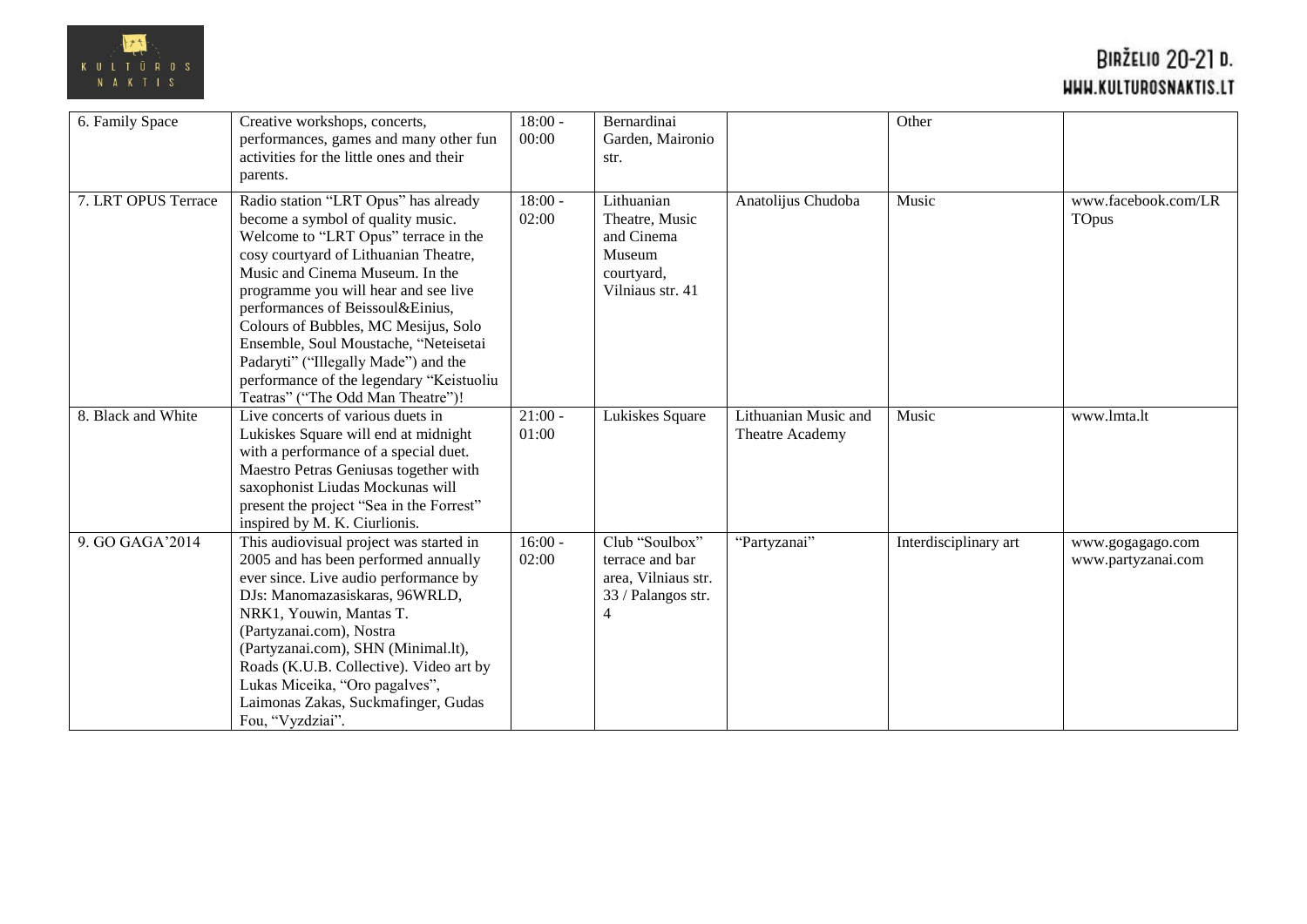

| 10. Martynas Levickis<br>- Extreme Splash of<br>Classics | The accordion music of Martynas<br>Levickis reveals the most famous<br>classical music pieces and masterpieces<br>of contemporary music.                                                                                                                                                                                        | $22:00 -$<br>23:20                       | Church of St.<br>Catherine,<br>Vilniaus str. 30                                          | Public Institution<br>"Kristupo festivalis"      | Music                 |                |
|----------------------------------------------------------|---------------------------------------------------------------------------------------------------------------------------------------------------------------------------------------------------------------------------------------------------------------------------------------------------------------------------------|------------------------------------------|------------------------------------------------------------------------------------------|--------------------------------------------------|-----------------------|----------------|
| 11. Summer CD Flash                                      | Creative students of Vilnius College of<br>Technologies and Design created a city<br>arch of light - "Summer CD Flash". The<br>arch was made from 7000 CDs, 80 sq.<br>meters net and with the energy and<br>creativity of 20 young people. We hope<br>that the sparkling arch will inspire you<br>with joy and youthful energy! | $18:00 -$<br>02:00                       | The White Bridge                                                                         | Vilnius College of<br>Technologies and<br>Design | Visual arts           | www.vtdko.lt   |
| 12. Nature in the<br><b>Streets</b>                      | It is time to get rid of dull urban colours.<br>With the help of reverse graffiti we will<br>plant a street garden on the walls of<br>Gelezinio Vilko Tunnel.                                                                                                                                                                   | $20:00 -$<br>00:00                       | Gelezinio Vilko<br>Tunnel                                                                | "Made in Vilnius"                                | Visual arts           |                |
| 13. Cosmos+. Sounds<br>and Sights.                       | Direcor Kirsten Dehlholm ("Hotel Pro<br>Forma", Denmark) especially for the<br>festival "Culture Night" has prepared a<br>music-visual interpretation of LNDT<br>performance "Cosmos+".                                                                                                                                         | $19:00 -$<br>20:00<br>$21:00 -$<br>22:00 | Lithuanian<br>National Drama<br>Theatre,<br>Gedimino av. 4                               | Lithuanian National<br>Drama Theatre             | Interdisciplinary art | www.teatras.lt |
| 14. The White<br>Labyrinth                               | In the darkest part of Sventaragis Valley<br>you will find a Labyrinth made of white<br>cloth, sound, text and light. Every visitor<br>will have the chance to explore the<br>imaginary space of Vilnius city.                                                                                                                  | $21:00 -$<br>00:00                       | Sventaragis<br>Valley                                                                    | Julija Ikamaite and<br>Vejas Aliukas             | Visual arts           |                |
| 15. Am I Don<br>Quixote?                                 | Street performance - march through<br>Vilnius. Wandering through the streets<br>with the young Don Quixote you will<br>witness his meetings with Vilnius city<br>dwellers, observe impressive street fights,<br>enter the "Bix" bar and attend a posh<br>party.                                                                 | $21:30 -$<br>23:00                       | <b>From Ausros</b><br>Vartu str. 14<br>(Gate of Dawn) to<br>Etmonu str. 6<br>(Bar "Bix") | "Riteriu Ordinas"                                | Theatre               |                |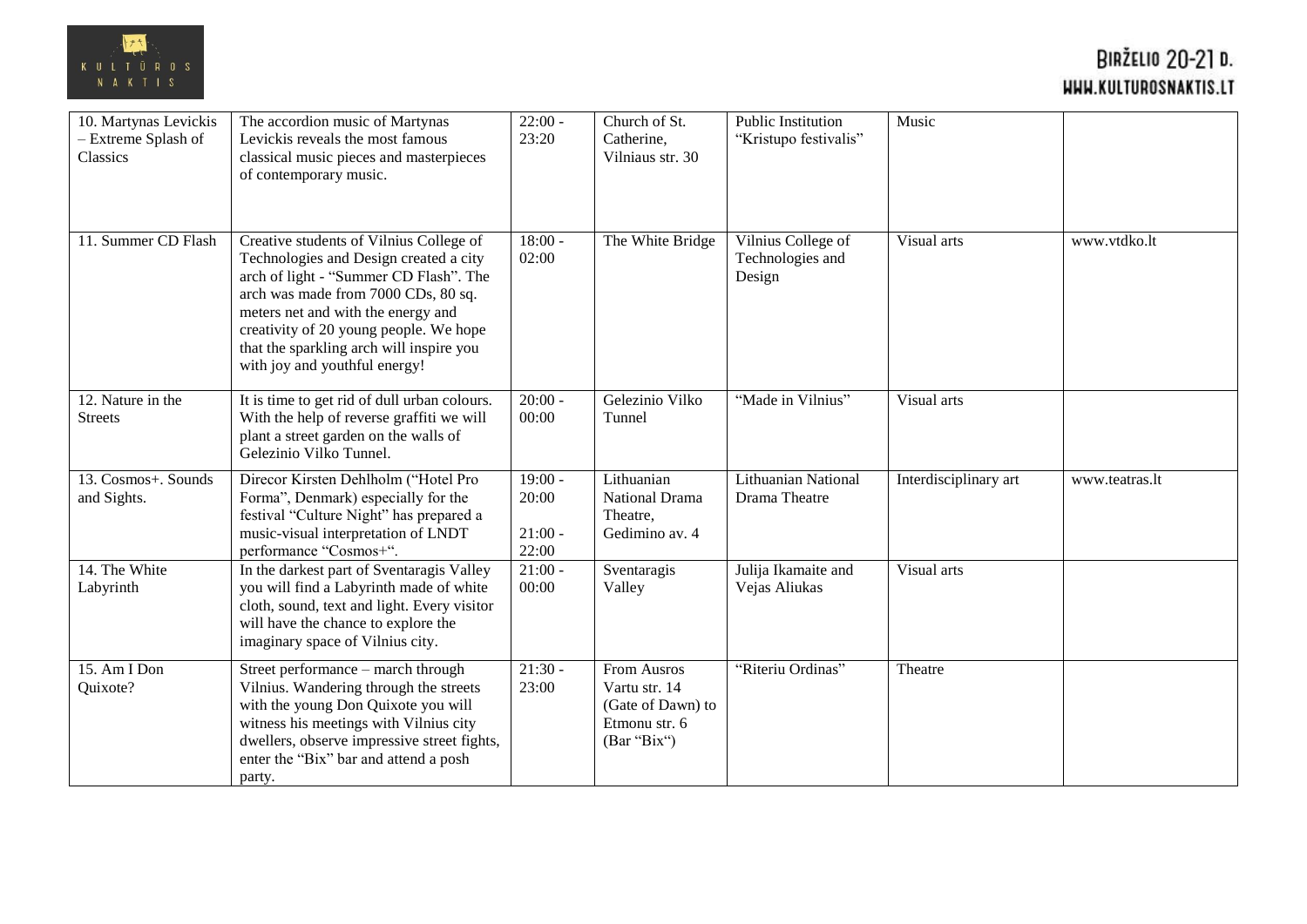

| 16. Musical Club<br>"Sound Shapes"                    | Musical Club "Sound Shapes" is an<br>interactive game that breaks the walls of<br>communication and creativity. In this<br>game no one is a winner or a looser.<br>Players join the game table freely and<br>decide on the movements of glass figures.<br>Moving glass figures create a unnique<br>live music performance.                       | $22:00 -$<br>01:00 | Old ice house<br>("Rotonda")<br>facing<br>Sventaragio str. at<br>the foot of<br>Gediminas hill | Jonas Lekevicius,<br>Aiste Jakimaviciute  | Other   |                       |
|-------------------------------------------------------|--------------------------------------------------------------------------------------------------------------------------------------------------------------------------------------------------------------------------------------------------------------------------------------------------------------------------------------------------|--------------------|------------------------------------------------------------------------------------------------|-------------------------------------------|---------|-----------------------|
| 17. Insomnia at "Arts"<br>Printing House"             | Until midnight Siltadarzio lane will be<br>filled with music, dance, cinema and<br>theatre performances. You can be sure<br>that your creative self will be awake with<br>us!                                                                                                                                                                    | $18:00 -$<br>00:00 | "Arts Printing<br>House",<br>Siltadarzio str., 6                                               | "Arts Printing House"<br>and "Rezidentai" | Other   | www.menuspaustuve.lt  |
| 18. Cinema Under the<br><b>Stars</b>                  | "Cinema Under the Stars" offers<br>screenings of good cinema outside.<br>Screenings take place the whole summer<br>from Thursday to Saturday in the<br>courtyard of Contemporary Art Centre.<br>On the "Culture Night" spectators will<br>enjoy cinema for free under the starry<br>summer sky on the screen as big as a<br>house of two floors! | $22:30 -$<br>00:00 | CAC court yard,<br>Vokieciu str. 2/<br>Rudininku str. 1                                        | Cinema Theatre<br>"Pasaka"                | Cinema  | www.kinopasaka.lt     |
| <b>Theatre</b>                                        |                                                                                                                                                                                                                                                                                                                                                  |                    |                                                                                                |                                           |         |                       |
| 19. Performance "Him<br>and Her" (dir. Birute<br>Mar) | Chamber theatre performance based on<br>the letters and works of writer J. Biliunas<br>and his wife J. Janulaityte-Biliuniene.<br>Main roles are played by actors Aleksas<br>Kazanavicius and Birute Mar.                                                                                                                                        | $20:00 -$<br>21:00 | The State Youth<br>Theatre of<br>Lithuania, Hall<br>"99", Arkliu str. 5                        | The State Youth<br>Theatre of Lithuania   | Theatre | www.jaunimoteatras.lt |
| 20. The Puppet, Not<br>for Children                   | Puppet theatre for adults, what is that<br>about? You can find the answer to this<br>question in the evening programme of<br>Vilnius Theatre "Lele". In the<br>programme: a passage from the new<br>performance "Sand Man" and educational<br>video presentation of contemporary<br>puppet theatre for adults.                                   | $19:00 -$<br>20:00 | Vilnius Theatre<br>"Lele", Big Hall,<br>Arkliu str. 5                                          | Vilnius Theatre "Lele"                    | Theatre | www.teatraslele.lt    |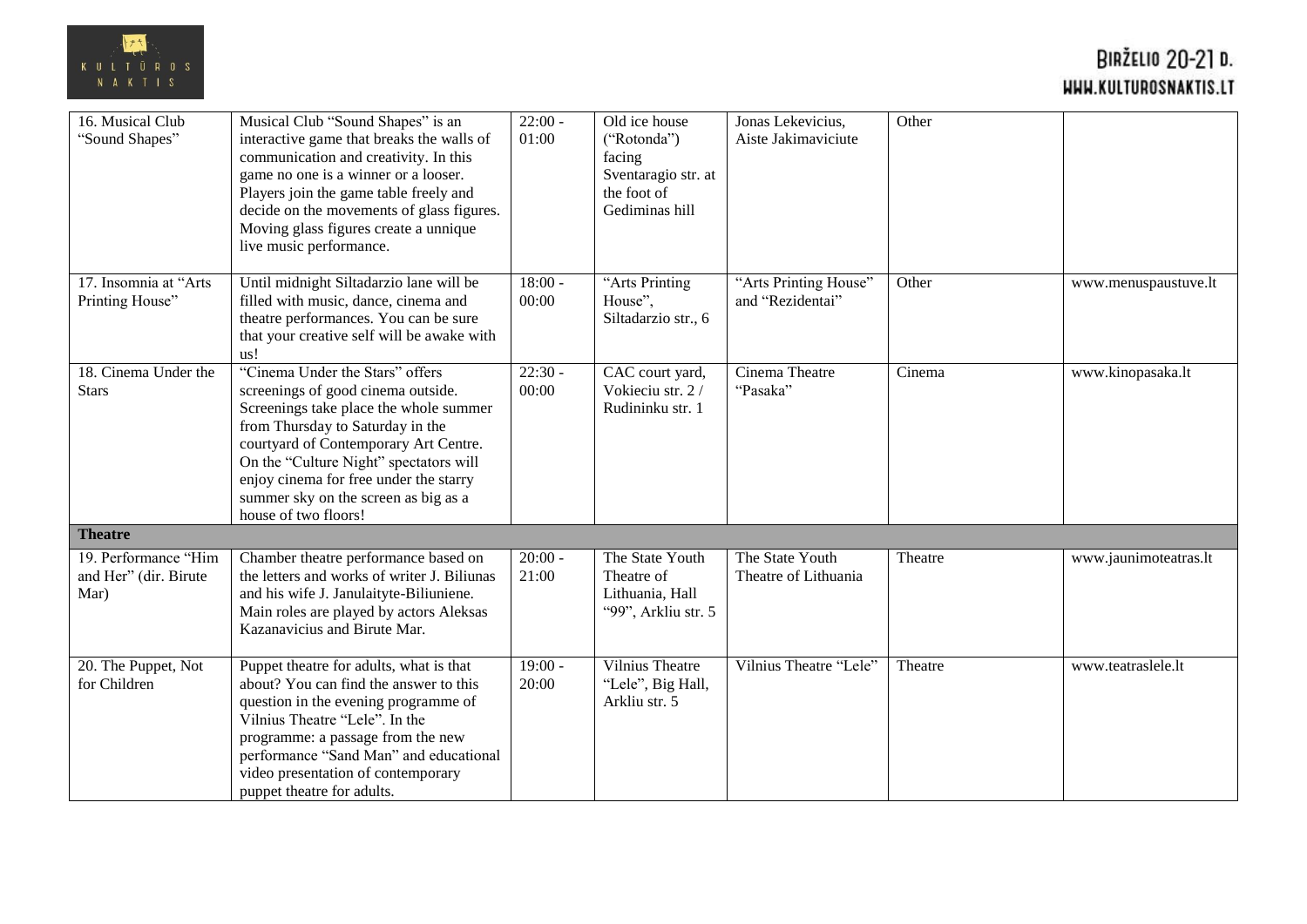

| 21. "Shopping and<br>Fucking" by Oskaras<br>Korsunovas. Between<br>1999 and 2012.                               | The performance "Shopping and<br>Fucking" has become cultic twice: the<br>first time it was presented in 1999, just<br>when OKT was established, and when it<br>was played for the last time in 2012. The<br>screening of video records of both<br>performances will take place in OKT<br>Studio that already has become a lab for<br>theatre experiments. | $18:00 -$<br>23:00 | <b>OKT</b> Studio,<br>Asmenos str. 8                                             | Oskaras Korsunovas<br>Theatre                                                                        | Theatre | www.okt.lt                   |
|-----------------------------------------------------------------------------------------------------------------|------------------------------------------------------------------------------------------------------------------------------------------------------------------------------------------------------------------------------------------------------------------------------------------------------------------------------------------------------------|--------------------|----------------------------------------------------------------------------------|------------------------------------------------------------------------------------------------------|---------|------------------------------|
| 22. Musical<br>performance "Antidote<br><b>Against Tasteless</b><br>Life"                                       | This year Communication Theatre "Savi"<br>and International Algirdas Fund present<br>musical performance "Antidote Against<br>Tasteless Life" according to A. De Saint-<br>Exupery novel "The Citadel".                                                                                                                                                    | $23:00 -$<br>01:00 | Reformatai Park                                                                  | Communication<br>Theatre "Savi",<br><b>International Algirdas</b><br>Fund, "Optronika"               | Theatre | www.tesavi.wordpress.c<br>om |
| 23. Open rehearsal:<br>"Hesitations About<br>Vaisvilkas, the Son of<br>King Mindaugas" (in<br>Russian language) | This is a reconstruction of events about<br>which we know too little. Vaisvilkas who<br>was baptized before his father established<br>the first monastery in Lithuania and<br>isolated himself in it from the world.                                                                                                                                       | $20:00 -$<br>21:30 | Lithuanian<br>Russian Drama<br>Theatre, Big Hall,<br>J. Basanaviciaus<br>str. 13 | Lithuanian Russian<br>Drama Theatre                                                                  | Theatre | www.rusudrama.lt             |
| 24. Performance<br>"Electra"                                                                                    | This is a composition of three Ancient<br>Greek tragedies, connected by the myth<br>of Electra.                                                                                                                                                                                                                                                            | $20:00 -$<br>21:30 | Theatre Hall,<br>Vilnius<br>University,<br>Universiteto str. 3                   | Societas Classica,<br>Vilnius University<br>Philology Faculty,<br>Societas Classica<br>Theatre Group | Theatre | www.klasikai.lt              |
| 25. Comedy for Adults<br>according to S.<br>Mrozek's "The<br>Serenade". "Funeral of<br>the Rooster"             | Welcome to an eccentric and grotesque<br>comedy about human faults and<br>weaknesses, secret dreams and how they<br>all of a sudden come true.                                                                                                                                                                                                             | $23:00 -$<br>00:00 | Officers' Club of<br>the Vilnius<br>Garrison.<br>Pamenkalnio str.<br>13          | "Avilys Theatre"                                                                                     | Theatre | www.teatrasavilys.lt         |
| 26. The Travelling<br>Clowns' Orchestra                                                                         | Interactive musical performance by<br>Clowns Without Borders who work in all<br>biggest Lithuanian children hospitals. The<br>performance will travel through the<br>busiest streets of Vilnius.                                                                                                                                                           | $18:00 -$<br>19:30 | Siltadarzio str.,<br>Cathedral sq.,<br>Bernardinai<br>Garden                     | Juste Kulakauskaite                                                                                  | Theatre | www.raudonosnosys.lt         |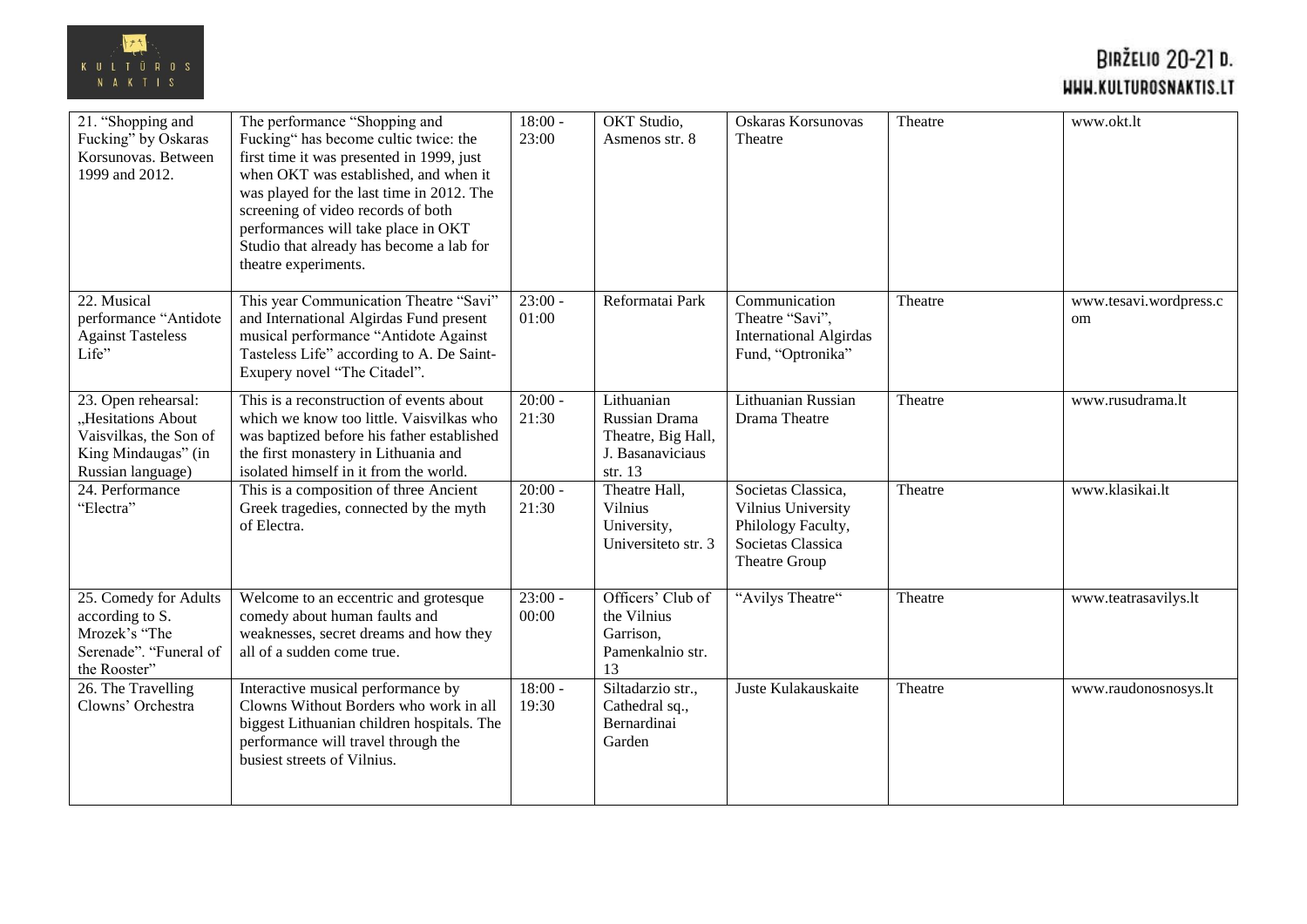

| <b>Music</b>                                                               |                                                                                                                                                                                                                                                                                        |                               |                                                                                 |                                                                                                                                                                 |       |                                                      |
|----------------------------------------------------------------------------|----------------------------------------------------------------------------------------------------------------------------------------------------------------------------------------------------------------------------------------------------------------------------------------|-------------------------------|---------------------------------------------------------------------------------|-----------------------------------------------------------------------------------------------------------------------------------------------------------------|-------|------------------------------------------------------|
| 27. African Sanctus                                                        | Musical journey stretching from<br>Mediterranean Sea to the Lake Victoria,<br>from the mountains of Western Sudan to<br>the Red Sea.                                                                                                                                                   | $19:00 -$<br>20:00            | Church of St.<br>Catherine, Vilnius<br>str. 30                                  | Vilnius City Municipal<br>Choir "Jauna Muzika"                                                                                                                  | Music | www.jaunamuzika.lt                                   |
| 28. Joint Finnish and<br>Norwegian concert                                 | Joint concert of Finnish women ensemble<br>"Tulivoima" and Norwegian accordion<br>orchestra "Lindesnes Trekkspillklubb".                                                                                                                                                               | $20:00 -$<br>21:30            | Vilnius Town<br>Hall, Didzioji str.<br>31                                       | Royal Norwegian<br>Embassy and Embassy<br>of Finland                                                                                                            | Music |                                                      |
| 29. The Silent<br>Discotheque                                              | Have you ever been to a discotheque<br>where everyone is dancing even though<br>music cannot be heard? Welcome to the<br>"Silent Discotheque" where German and<br>Lithuanian music is played through<br>wireless headphones instead of playing it<br>through loudspeakers.             | $22:00 -$<br>02:00            | Street area in<br>front of Gedimino<br>av. 5                                    | Goethe Institute in<br>Lithuania                                                                                                                                | Music | www.goethe.de/lietuva                                |
| 30. Music and<br>Literature Programme<br>"F. G. Lorca. The<br>Saddest Joy" | The personality of F. G. Lorca combined<br>pensiveness and joy, he was simple and<br>feeling as a child. His works were loved<br>by his nation as much as the guitar music.<br>This event is devoted to everyone who<br>loves Spanish vocal music, the sounds of<br>guitar and poetry. | $18:00 -$<br>19:15            | J. Heifetz Hall,<br>Lithuanian Jewish<br>Community<br>House, Pylimo<br>str. $4$ | Petras Venslovas<br>(actor), Raimonda<br>Janutenaite (mezzo-<br>soprano), Renata<br>Kriksciunaite -<br>Barceviciene<br>(pianoforte), Arturas<br>Kelpsa (gitara) | Music |                                                      |
| 31. Swedish<br>Midsummer Music and<br>"Fika"                               | Welcome to the courtyard of the Swedish<br>Embassy where musicians from Sweden<br>will play Swedish folk melodies. You will<br>also have the chance to participate in a<br>unique Swedish tradition - "fika".                                                                          | $18:00 -$<br>22:00            | Courtyard of the<br>Embassy of<br>Sweden, Didzioji<br>str. 16, Vilnius          | Embassy of Sweden in<br><b>Vilnius</b>                                                                                                                          | Music | www.swedenabroad.com<br>/1t<br>LT/Embassies/Vilnius/ |
| 32. Dialogues of the<br>Centuries. Classics and<br>Improvisation.          | You are cordially invited to enjoy<br>classical masterpieces and their colourful<br>interpretation. When tradition meets<br>innovation, interpretation and<br>improvisation are inseparable.                                                                                           | $\overline{2}1:00$ -<br>22:00 | Church of St.<br>Casimir, Didzioji<br>g. 34                                     | Renata Marcinkute<br>Lesieur                                                                                                                                    | Music | www.kazimiero.lt                                     |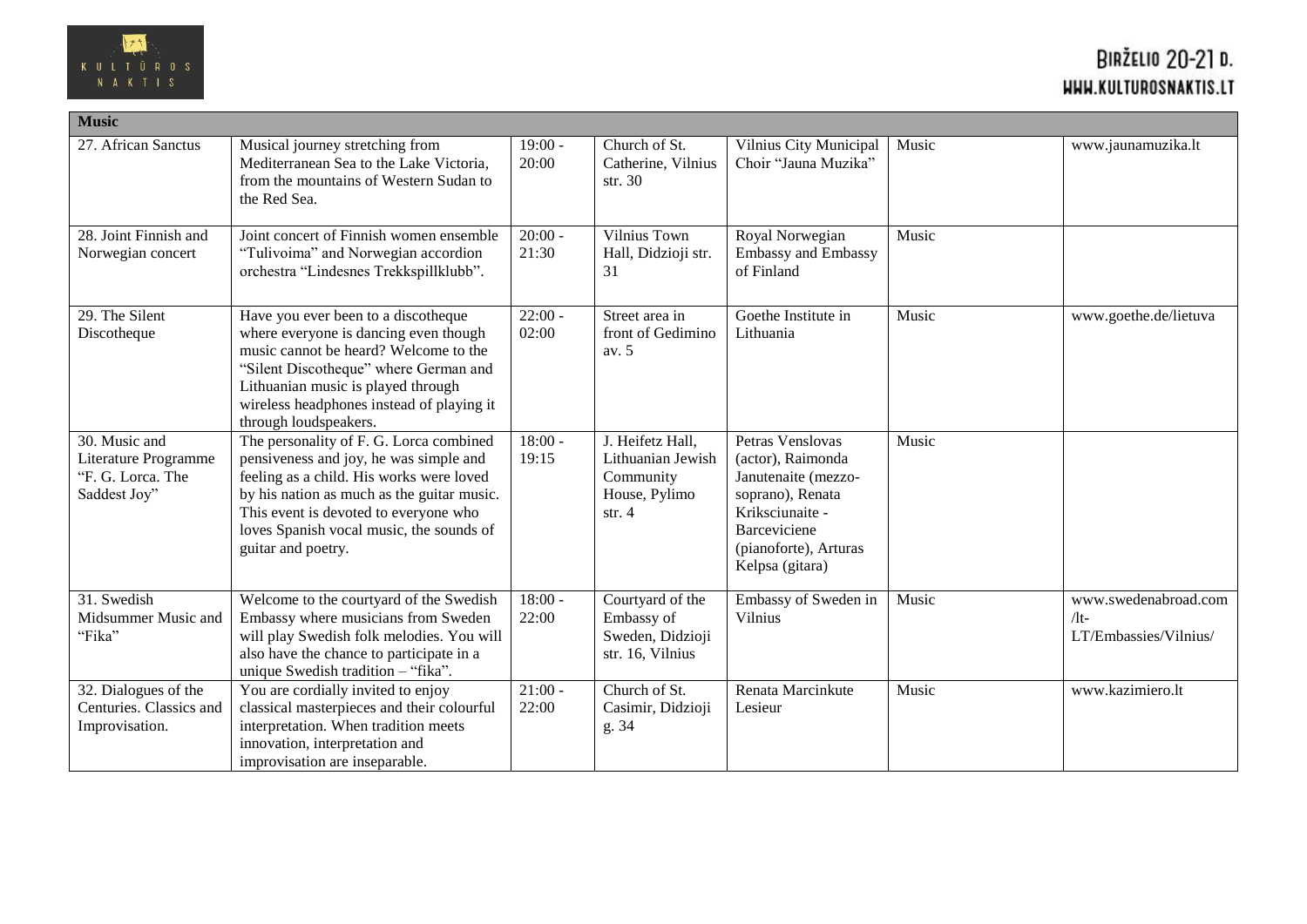

| 33. Andre & Alicija:<br>The Sound of Sacred<br>Femininity   | Unique female meditation music project<br>performed by Andre Pabarciute and<br>Alicija Eiliakas.                                                                                                                                                                                                                   | $23:00 -$<br>00:00 | Courtyard of the<br>National Library,<br>K. Sirvydo str. 4                 | School of Female<br>Charm and studio "Art<br>of Being" | Music | www.andre.lt,<br>www.menasbuti.lt     |
|-------------------------------------------------------------|--------------------------------------------------------------------------------------------------------------------------------------------------------------------------------------------------------------------------------------------------------------------------------------------------------------------|--------------------|----------------------------------------------------------------------------|--------------------------------------------------------|-------|---------------------------------------|
| 34. Principal 8'                                            | Two young musicians Indre Velickaite<br>and Ausra Pacegonyte will perform organ<br>music of different composers on the<br>biggest Lithuania's organ in the St. Johns<br>Church.                                                                                                                                    | $19:00 -$<br>20:00 | Church of St.<br>Johns, Sv. Jono<br>str. $12$                              | I. Velickaite                                          | Music |                                       |
| 35. An Hour in France                                       | Welcome to the concert "An Hour in<br>France", an event for those who admire<br>the synthesis of the French language and<br>music. The programme consists of<br>musical pieces of different periods,<br>genres and styles. Performed by: Ieva<br>Kaseta (soprano) and Nijole<br>Baranauskaite (pianoforte).        | $19:00 -$<br>20:00 | Exhibition Hall,<br><b>French Culture</b><br>Institute, Didzioji<br>str. 1 | <b>French Culture</b><br>Institute in Lithuania        | Music | www.institutfrancais-<br>lituanie.com |
| 36. Musica Notturna                                         | Welcome to the concert "Musica"<br>Notturna" performed by Vilnius<br>University Chamber Orchestra.                                                                                                                                                                                                                 | $22:00 -$<br>23:00 | Church of St.<br>Johns, Sv. Jono<br>str. 12                                | Vilnius University<br>Chamber Orchestra                | Music |                                       |
| 37. The Legend of<br>Pianoforte C.<br><b>Bechstein</b>      | A unique pianoforte produced at the end<br>of 19 <sup>th</sup> century in Berlin can still be found<br>in the Chamber Hall of the House of M.<br>K. Ciurlionis. Pianist Audrius Blaziunas<br>will share a story about this legendary<br>pianoforte. Music performed by: Audrius<br>Blaziunas and Egle Janauskaite. | $21:00 -$<br>23:00 | House of M.K.<br>Ciurlionis,<br>Saviciaus str. 11                          | House of M.K.<br>Ciurlionis                            | Music | www.mkcnamai.lt                       |
| 39. The Secrets of the<br>Old Arsenal and Music<br>at Night | Only on "Culture Night" the Museum of<br>Applied Art will open the gates to the<br>underground of the arsenal. From<br>professional guides the visitors will hear<br>secrets of the old arsenal and will be<br>invited to listen to musical performance<br>of young artists.                                       | $18:00 -$<br>23:00 | Museum of<br>Applied Art,<br>Arsenalo str. 3A                              | Lithuanian Art<br>Museum                               | Music | www.ldm.lt                            |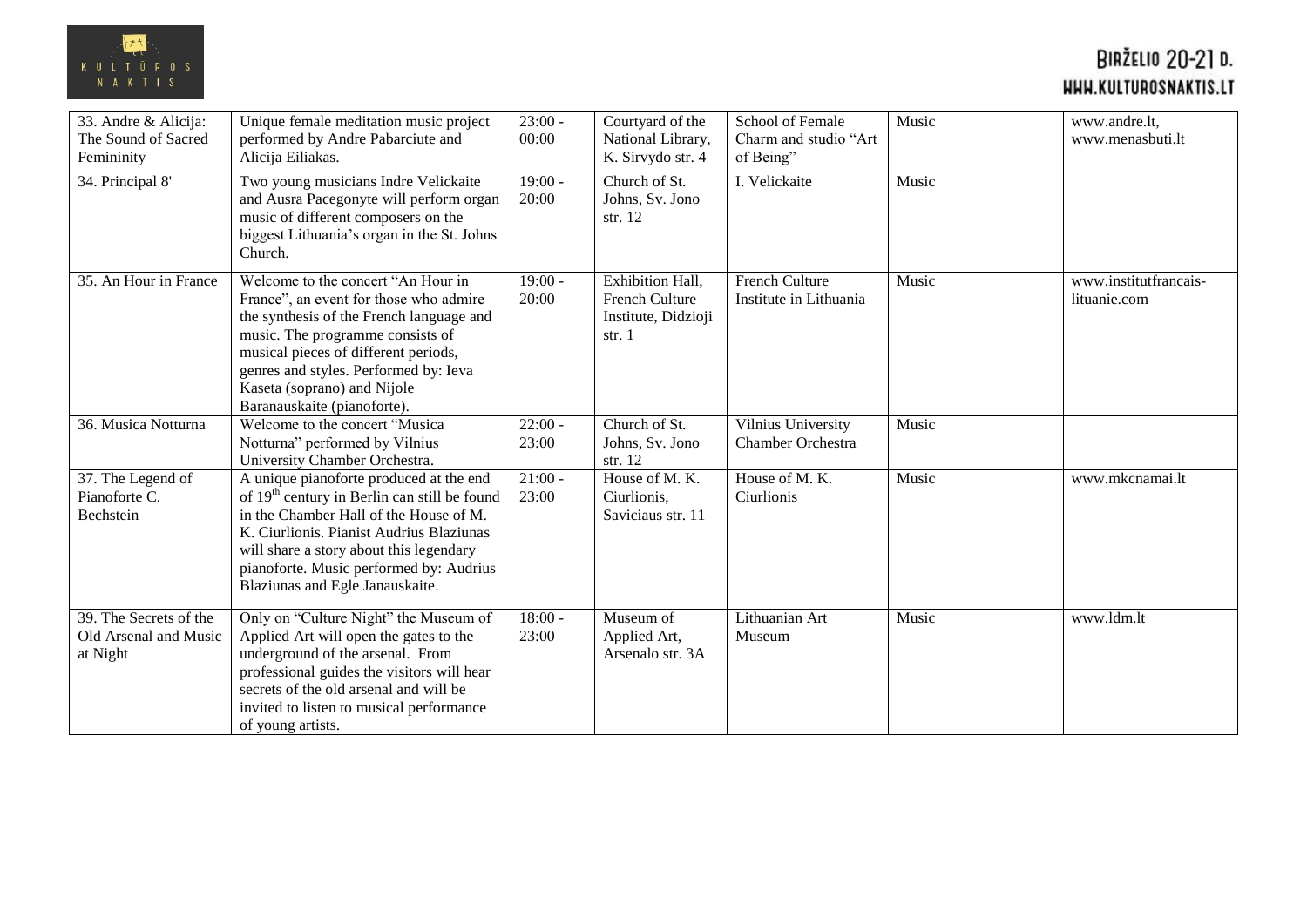

| 40. Birthday concert of<br>Academy of Tango<br>and Quartet "4 Tango" | Fifteen years have passed since Academy<br>of Tango and Quartet "4 Tango"<br>(formerly known as "Tanguedia") were<br>founded. The philosophy of tango<br>conquered many minds and hearts in<br>Lithuania. Promoter of tango culture<br>Eduardo Gimenez welcomes all his<br>friends, students, teachers, musicians and<br>tango lovers to enjoy this evening<br>together. | $19:00 -$<br>22:00 | Pamenkalnio str.<br>13                                              | Academy of Tango<br>and Academy of<br>Dance                                                                           | Music | www.tangoakademija.lt          |
|----------------------------------------------------------------------|--------------------------------------------------------------------------------------------------------------------------------------------------------------------------------------------------------------------------------------------------------------------------------------------------------------------------------------------------------------------------|--------------------|---------------------------------------------------------------------|-----------------------------------------------------------------------------------------------------------------------|-------|--------------------------------|
| 41.9 Minutes Until<br>Midnight                                       | The night. The stars. The dance.<br>Garlands. The passion. The joy. The<br>moon. The sea. The heat. The laughter.<br>The music. Dresses. Flowers. The voice.<br>Alto. Pianoforte. And harp.                                                                                                                                                                              | $23:00 -$<br>01:00 | Windows on the<br>first floor, Pilies<br>str. $15$                  | Julija Karaliunaite,<br>Gertruda Beinaryte,<br>Viktorija Smailyte,<br>Simona Zbarauskaite,<br>Jurate Rekeviciute      | Music |                                |
| 42. ERA. The Blind<br>World                                          | A musical performance in two parts.                                                                                                                                                                                                                                                                                                                                      | $21:00 -$<br>23:30 | V. Kreve-<br>Mickevicius<br>Memorial<br>Museum, Tauro<br>$str.10-1$ | Sigita Rimkute                                                                                                        | Music | www.vilniausmuziejai.lt        |
| 43. Music on the Boat                                                | Musical performances on the Barge                                                                                                                                                                                                                                                                                                                                        | $18:00 -$<br>00:00 | Barza (Barge),<br>next to the White<br><b>Bridge</b>                |                                                                                                                       | Music |                                |
| 44. The Woodstock<br>Metamorphosis &<br>Showcase                     | Woodstock Metamorphosis will create a<br>true harmony between performers and<br>listeners and inflame everyone with a<br>madness of Woodstock. Showcase will<br>continue with the mood of contemporary<br>world by combining these elements:<br>Sound  Light   Visuals   Set.                                                                                            | $18:00 -$<br>02:00 | Courtyard of<br>Vilnius Teachers'<br>House, Vilniaus<br>str. 39     | <b>Public Institution</b><br>"Culture and<br>Education Centre",<br>Vilnius Teachers'<br>House and "Summer<br>Terrace" | Music | www.kultura.lt                 |
| 45. Night in Paris                                                   | Concert "Night in Paris", performed by<br>Marija Geniusaite and Vika Narvidaite.                                                                                                                                                                                                                                                                                         | $22:00 -$<br>23:00 | Gallery "Kristina<br>Norvilaite",<br>Uzupio str. 1                  | Kristina Norvilaite                                                                                                   | Music | www.galerija-<br>norvilaite.lt |
| 46. Vilnius Port Music                                               | Vilnius Port Musical Programme                                                                                                                                                                                                                                                                                                                                           | $20:00 -$<br>00:00 | Vilnius port, next<br>to King<br>Mindaugas Bridge                   |                                                                                                                       | Music |                                |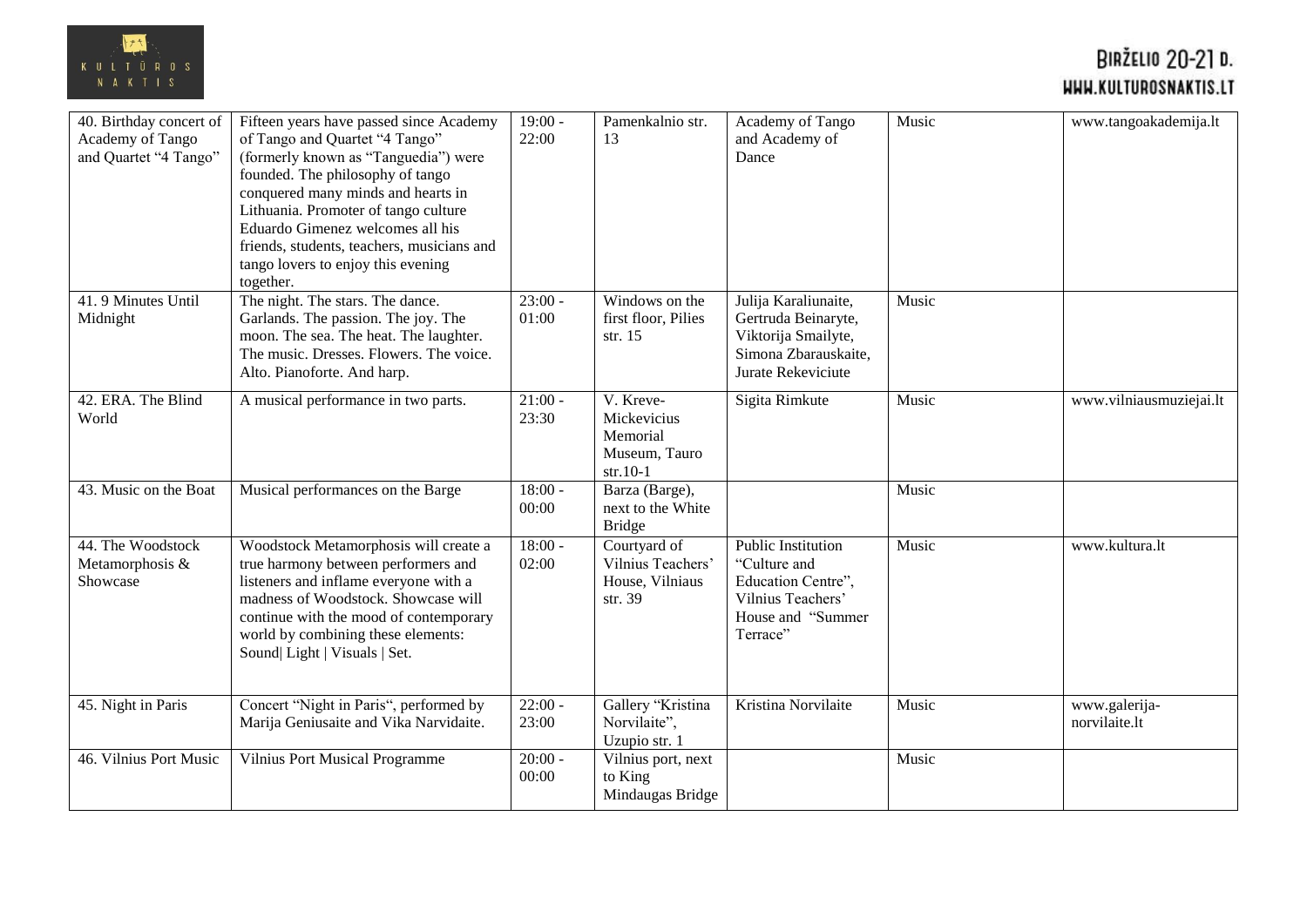

| 47. Musical<br>Improvisations on<br>Gongs and Other     | Musical Improvisations on Gongs and<br>Other Archaic Instruments                                                                                                                                              | $20:00 -$<br>22:00 | Franciskan Palace<br>Park                              | Raimondas<br><b>Binkauskas</b>                                                 | Music              | www.gongas.lt                   |
|---------------------------------------------------------|---------------------------------------------------------------------------------------------------------------------------------------------------------------------------------------------------------------|--------------------|--------------------------------------------------------|--------------------------------------------------------------------------------|--------------------|---------------------------------|
| Archaic Instruments                                     |                                                                                                                                                                                                               |                    |                                                        |                                                                                |                    |                                 |
| 48. Monastery Music                                     | You are cordially invited to get<br>acquainted with contemplation and prayer<br>music that was created in monasteries<br>since the 5 <sup>th</sup> century and the oldest sacral<br>chant - Gregorian chant.  | $20:00 -$<br>21:00 | Church of St.<br>Johns, Sv. Jono<br>str.12             | Vilnius University<br><b>Chanting School</b><br>"Schola Cantorum<br>Vilnensis" | Music              |                                 |
| 49. Discoveries of<br>"Artistai" Under the<br>Open Sky  | Night programme of live music club<br>"Artistai".                                                                                                                                                             | $19:00 -$<br>23:00 | Live music club<br>"Artistai", Sv.<br>Kazimiero str. 3 | "Artistai", Lina<br>Kriukeliene                                                | Music              | www.artistai.lt                 |
| 50. Lousiana Voodoo<br><b>Blues</b>                     | Blues concert of Belarusian groups<br>"White Sister's Bross" and "Swamp"<br>Stomp Blues".                                                                                                                     | $20:00 -$<br>00:00 | Café "Uzupio<br>kavine", Uzupio<br>str. $2$            | Youth Association<br>"StudAlliance"                                            | Music              |                                 |
| 51. Jazz under the<br>open sky with<br>"BDMM Jazz Band" | Young jazz musicians will enter jazz<br>music space as children enter the<br>playground: playfully, freely,<br>undoubtedly experts in their field.                                                            | $20:00 -$<br>23:00 | Kestucio str. 39                                       | Salon-bar "Veranda"                                                            | Music              | www.veranda.lt                  |
| 52. Sacral Night                                        | Welcome to a series of sacral music<br>concerts in a cosy tiny Old Town Church.<br>Did you know that there is a miraculous<br>Mother of God painting in this Church?<br>Or that a spring is flowing under it? | $19:00 -$<br>21:00 | Church of St.<br>Cross, Daukanto<br>sq. $1$            | Paulius Grigonis                                                               | Music              |                                 |
| 53. Join the Band!                                      | Join us, the free musicians of Vilnius and<br>let's make a band! If you know at least<br>how to clap, you are good enough to<br>make music with us! All the rest you can<br>learn from us.                    | $19:00 -$<br>02:00 | Totoriu str. 20                                        | Public Institution<br>"Natu knygynas"<br>("Bookshop of Notes")                 | Music              | www.natos.lt                    |
| <b>Creative workshops</b>                               |                                                                                                                                                                                                               |                    |                                                        |                                                                                |                    |                                 |
| 54. TBD Lab                                             | An interactive project of Vilnius<br>Academy of Arts, graphic design studio.                                                                                                                                  | $18:00 -$<br>01:00 | Vilnius Academy<br>of Arts, Maironio<br>g. 3           | Aurimas Gaizauskas                                                             | Creative workshops | www.grafinisdizainas.vd<br>a.lt |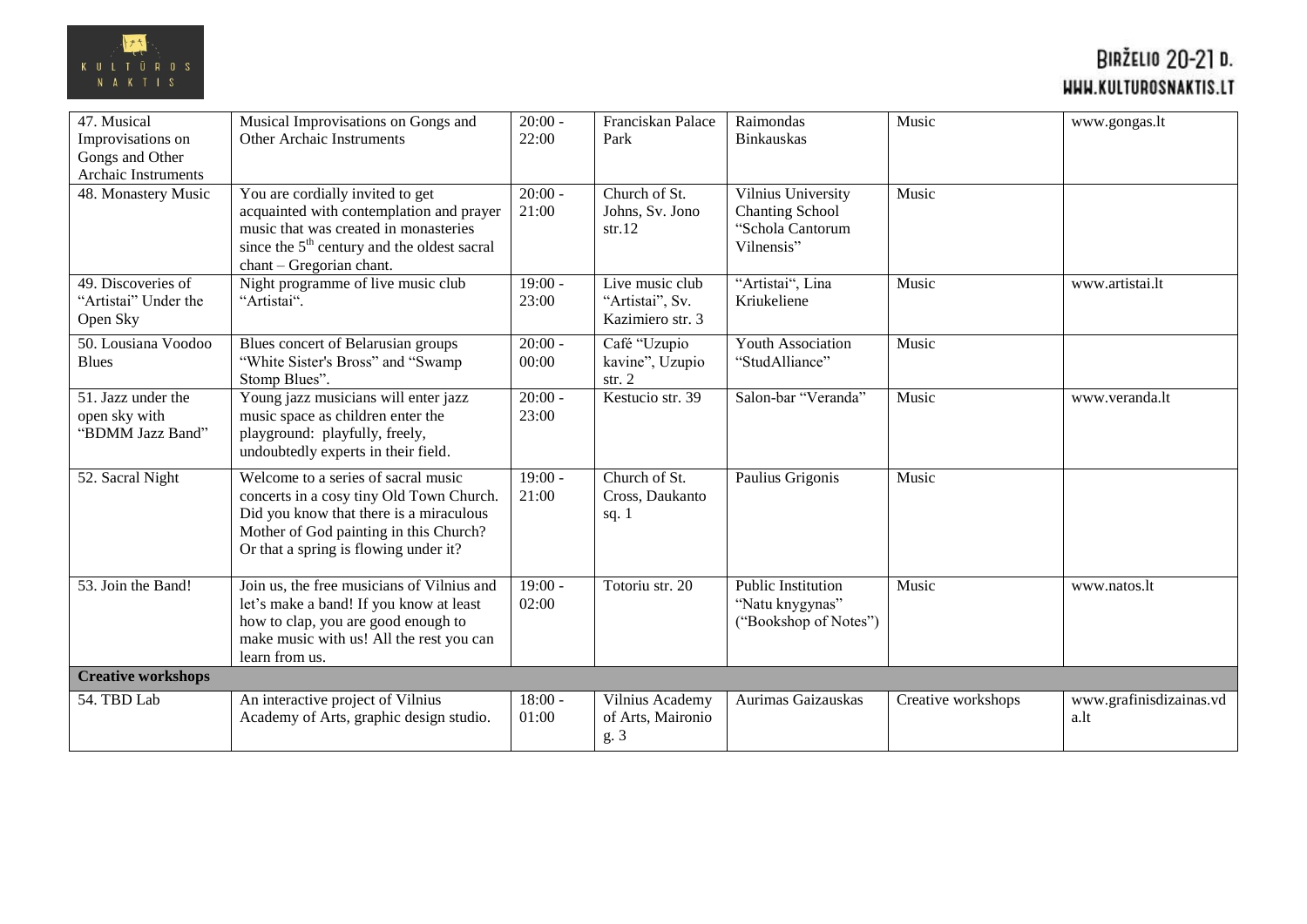

| 55. "Swaying on the<br>Hill"                                                                                               | You are welcome to spend the "Culture"<br>Night" in a cosy atmosphere at the<br>Museum House of Venclovai. You might<br>want to play table games and chess, or<br>read poetry and prose. Or maybe you will<br>be in the mood for scientific literature or<br>the magazine "Soviet Woman"? We are<br>sure that on "Culture Night" in our<br>museum you will meet many interesting<br>conversation partners to share your ideas<br>and stories. | $19:19 -$<br>22:22 | Museum House of<br>Venclovai,<br>Pamenkalnio str.<br>34                     | Museum House of<br>Venclovai                                                                     | Creative workshops | www.vilniausmuziejai.lt |
|----------------------------------------------------------------------------------------------------------------------------|-----------------------------------------------------------------------------------------------------------------------------------------------------------------------------------------------------------------------------------------------------------------------------------------------------------------------------------------------------------------------------------------------------------------------------------------------|--------------------|-----------------------------------------------------------------------------|--------------------------------------------------------------------------------------------------|--------------------|-------------------------|
| 56. Catching the Wind                                                                                                      | Catch the wind in the gallery "Aukso<br>avis"! During this workshop you will<br>create a magic instrument that catches the<br>wind and brings happiness and luck to<br>your home.                                                                                                                                                                                                                                                             | $19:00 -$<br>00:00 | Gallery "Aukso<br>avis", Pilies str.<br>38                                  | Gallery "Aukso avis",<br>Creative workshop<br>"Pika pika"                                        | Creative workshops |                         |
| 57. "Artoteka"<br>Workshop                                                                                                 | Be our guest and enjoy acoustic concert<br>of "Baltasis kiras" while we help you<br>build a dream kite, a kaleidoscope and<br>mood puppets.                                                                                                                                                                                                                                                                                                   | $19:00 -$<br>00:00 | A. Strazdelio str.<br>-1                                                    | Art Studio "Artoteka"                                                                            | Creative workshops | www.artoteka.lt         |
| 58. The Book of<br>Complaints                                                                                              | ATTENTION, you grumpy Lithuanians!<br>This is a perfect opportunity to express<br>your complaints and curse the organizers<br>of this event. Everything that is negative<br>will be weaved into the Book of<br>Complaints. And we will help you with<br>this task!                                                                                                                                                                            | $17:00 -$<br>22:00 | Tauras Hill, V.<br>Mykolaicio-<br>Putino str. 5                             | <b>Public Institution</b><br>"Audimo<br>manufaktura"                                             | Creative workshops | www.nytys.com           |
| 59. Back to the Past:<br>19 <sup>th</sup> century Shadow<br>Theatre and old crafts<br>from the Grand Duchy<br>of Lithuania | Shadow theatre performance, making of<br>shadow puppets and presentation of the<br>old crafts from the Grand Duchy of<br>Lithuania                                                                                                                                                                                                                                                                                                            | $19:00 -$<br>00:00 | Workshop of Old<br>Crafts, Saviciaus<br>str. 10                             | <b>Fine Crafts</b><br>Association of Vilnius<br>and Club of<br>Handcraftsmen<br>"Dvaro meistrai" | Creative workshops | www.vdaa.lt             |
| 60. The Feast of<br>Philosophy                                                                                             | Non-formal creative union of philosophy<br>alumni and theatre professionals made up<br>their mind to reread "The Feast" by Plato.                                                                                                                                                                                                                                                                                                             | $19:00 -$<br>21:00 | Vilnius Teachers'<br>House Small Hall<br>$(1st floor)$ , Vilnius<br>str. 39 | <b>Public Institution</b><br>"Future Society"<br>Institute"                                      | Creative workshops | www.futuresoc.com       |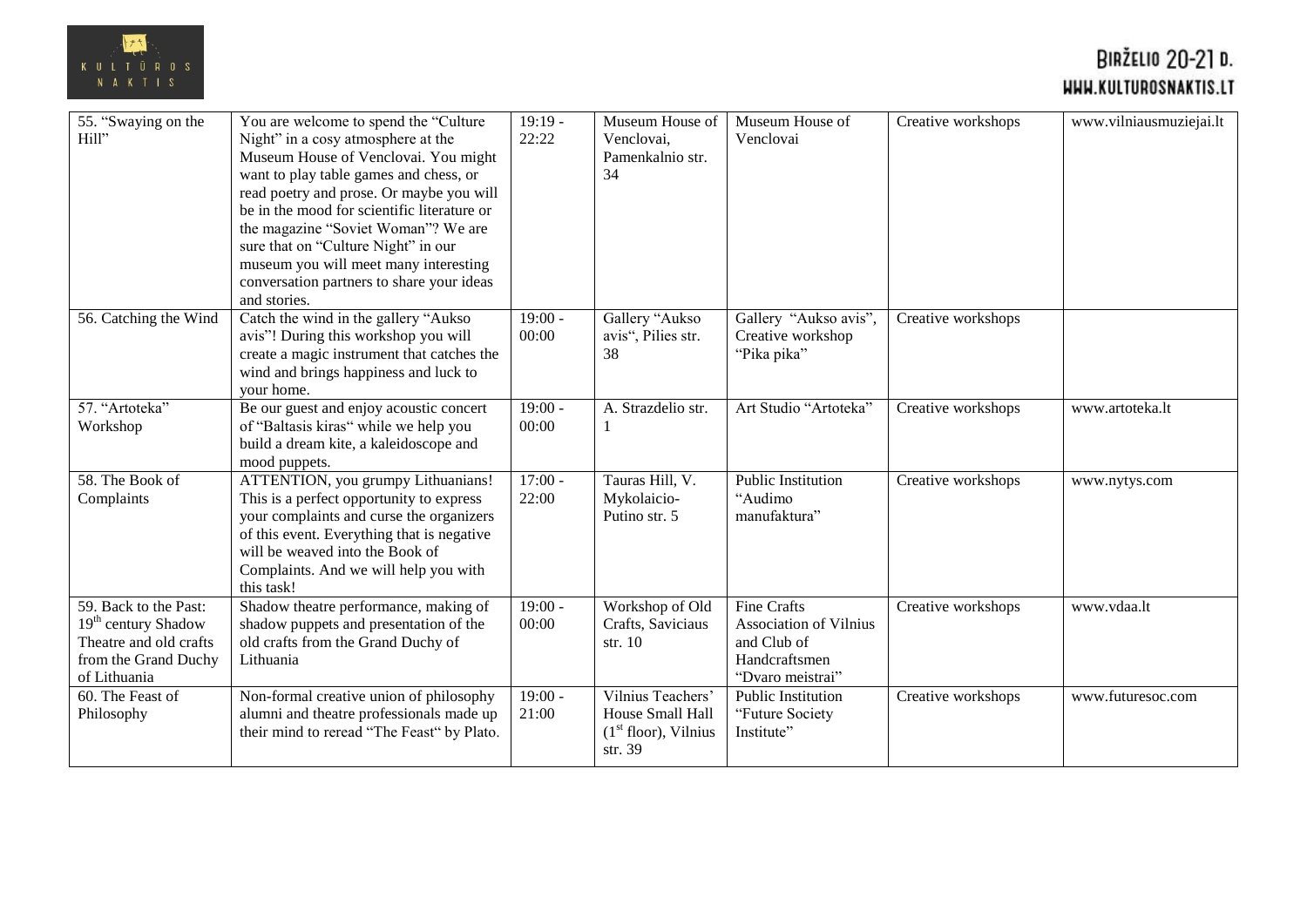

| 61. Night at Ceramics<br>Workshop                                | Night at ceramics workshop is a perfect<br>opportunity to visit and get acquainted<br>with one of the oldest crafts in Lithuania-<br>pottery.                                                                                                  | $21:00 -$<br>23:00 | Pranciskonu str. 6<br>and S. Skapo str.<br>$3 - 34$                                         | Public Institution<br>"Amatų gildija"                                                 | Creative workshops    | www.amatugildija.lt                   |
|------------------------------------------------------------------|------------------------------------------------------------------------------------------------------------------------------------------------------------------------------------------------------------------------------------------------|--------------------|---------------------------------------------------------------------------------------------|---------------------------------------------------------------------------------------|-----------------------|---------------------------------------|
| 62. Theatrical<br>Characters: Hair Style,<br>Make-Up and Costume | Theatrical Characters: hair style, make-up<br>and costume or what is really going on<br>backstage?                                                                                                                                             | $21:00 -$<br>23:30 | Next to the main<br>entrance of the<br>shopping mall<br>"Centro pasazas",<br>Vilnius str.10 | Make Up Store and<br>beauty salon "Secret<br>of Beauty"                               | Creative workshops    | www.makeupstore.se/ltlt<br>/home.php  |
| Interdisciplinary art                                            |                                                                                                                                                                                                                                                |                    |                                                                                             |                                                                                       |                       |                                       |
| 63. YAGA RAY                                                     | A tiny festival of light, sound,<br>installations, music and poetry right here<br>on the embankment of Neris in Zverynas.<br>The entrance to this magical and<br>sparkling place you will find next to the<br>passenger bridge to Vingis Park. | $20:00 -$<br>01:00 | Next to the<br>passenger bridge<br>to Vingis Park,<br>Birtutes str. 20,<br>Zverynas         | Arturas Farinoff,<br>Antonas Shoom,<br>Justas Zekonis                                 | Interdisciplinary art | www.yaga.lt/ray                       |
| 64. Flower Music                                                 | On the shortest night of midsummer in<br>the foyer of Lithuanian National Drama<br>Theatre gentle Flower Music will bloom.                                                                                                                     | $22:30 -$<br>23:30 | Foyer of<br>Lithuanian<br><b>National Drama</b><br>Theatre,<br>Gedimino av. 4               | Nijole Kniukstaite-<br>Vaiciuliene                                                    | Interdisciplinary art | www.nijole-<br>kniukstaite.weebly.com |
| 65. Space and Body                                               | Visual, media and sound artists from<br>different corners of Nordic Europe will<br>gather for a live creativity process in<br>Vilnius.                                                                                                         | $22:00 -$<br>02:00 | DSG/Gallery of<br>Painters' Union,<br>Vokiecių str. 2                                       | DSG/Gallery of<br>Painters' Union                                                     | Interdisciplinary art | www.dsgalerija.lt                     |
| 66. The Cheating<br><b>Flowers</b>                               | "PHp/Creative Lab." team presents a<br>conceptual-visual exhibition of scents!                                                                                                                                                                 | $20:00 -$<br>01:00 | Vilnius Academy<br>of Arts textile<br>gallery, workshop<br>"ArtiFex", Gaono<br>str. $1$     | "PHp/Creative Lab."<br>(Aistis Mickevicius,<br>Dovile Dzervute,<br>Povilas Laurinkus) | Interdisciplinary art |                                       |
| 67. The Man of<br>Sounds                                         | We will listen to the sounds that used to<br>inspire V. Mykolaitis-Putinas to create:<br>poetry, his radio, his vinyl records<br>Everything will be dragged into the<br>daylight!                                                              | $18:00 -$<br>23:00 | Tauro str. 10-3                                                                             | Memorial Flat-<br>Museum of<br>V.Mykolaitis -Putinas                                  | Interdisciplinary art | www.vilniausmuziejai.lt               |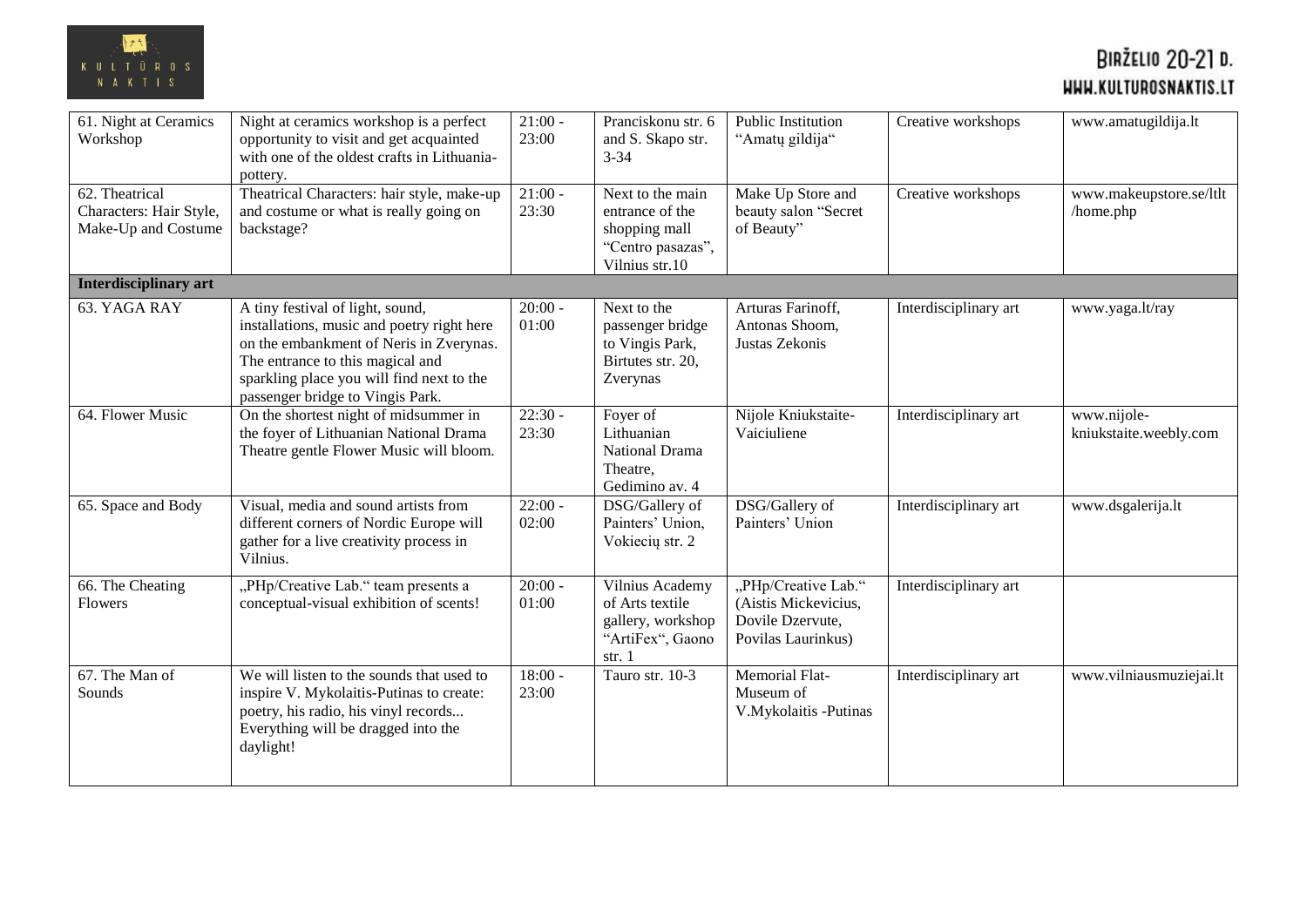

| 68. Exposition 1/30                                                                                          | Light installation and performance based<br>on two anthonims of light. Flashes of<br>white make the view stand out in the<br>darknes while the flow of red light creates<br>the environment of a classical photo<br>incubator.                                                                                                  | $21:00 -$<br>00:00 | Photography<br>Gallery<br>"Prospekto",<br>Gedimino av. 43  | Union of the<br>Lithuanian Art<br>Photographers                | Interdisciplinary art | www.photography.lt |
|--------------------------------------------------------------------------------------------------------------|---------------------------------------------------------------------------------------------------------------------------------------------------------------------------------------------------------------------------------------------------------------------------------------------------------------------------------|--------------------|------------------------------------------------------------|----------------------------------------------------------------|-----------------------|--------------------|
| 69. Tibet in<br>Photography,<br>Literature and Cinema                                                        | Night reading of passages from the<br>trilogy "Tibet Mandala" by writer Jurga<br>Ivanauskaite.<br>Photography exhibition by photographer<br>and traveller Berta Tilmantaite "And<br>Where Is Tibet?"<br>Cinema screenings about Tibet.                                                                                          | $21:00 -$<br>02:00 | Tibet Square,<br>Malunu str.,<br>Uzupis                    | <b>Tibet Support Group</b>                                     | Interdisciplinary art | www.freetibet.lt   |
| 70. Japan in Moonlight                                                                                       | Japanese fashion show, tea ceremony,<br>martial arts' show and many more<br>Japanese attractions for all!                                                                                                                                                                                                                       | $20:00 -$<br>01:00 | Palace on Tauras<br>Hill, V.<br>Mykolaicio-<br>Putino str. | Public Institution<br>"Jukaris"                                | Interdisciplinary art | www.yukari.lt      |
| 71. KALA FAR<br><b>AWAY</b>                                                                                  | KALA FAR AWAY is a space and time<br>hallucination that becomes reality. That<br>which is far away, cannot be perceived<br>without that which is close. Noise helps<br>to perceive silence. The light exists only<br>together with the darkness. FAR AWAY<br>seduces you to come closer. Come near,<br>to explore the distance. | $20:00 -$<br>02:00 | Kalnai Park                                                | KalaSoundsystem,<br>Kirtimu Culture<br>Centre                  | Interdisciplinary art |                    |
| 72. Object.<br>Interpretation. Time /<br>Time. Object.<br>Interpretation/<br>Interpretation. Time.<br>Object | This project presents a visualization of a<br>lived and perceived creativity process.                                                                                                                                                                                                                                           | $21:00 -$<br>00:00 | Next to studio<br>"Dailu".<br>Bernardinu str. 10           | Kaunas College,<br>Justinas Vienozinskis<br><b>Art Faculty</b> | Interdisciplinary art |                    |
| 73. Performances by<br>"Lithuanian chips" and<br>"Pilnatys"                                                  | Welcome to an interactive semi-acoustic<br>semi-orchestra performance by "Pilnatys"<br>in the gallery "ARgenTum". Rock and<br>roll and dance undoubtedly take a special<br>place in our hearts                                                                                                                                  | $20:00 -$<br>02:00 | Latako str. 2                                              | Vilnius Academy of<br>Arts, jewellery gallery<br>"ARgenTum"    | Interdisciplinary art | www.argentum.lt    |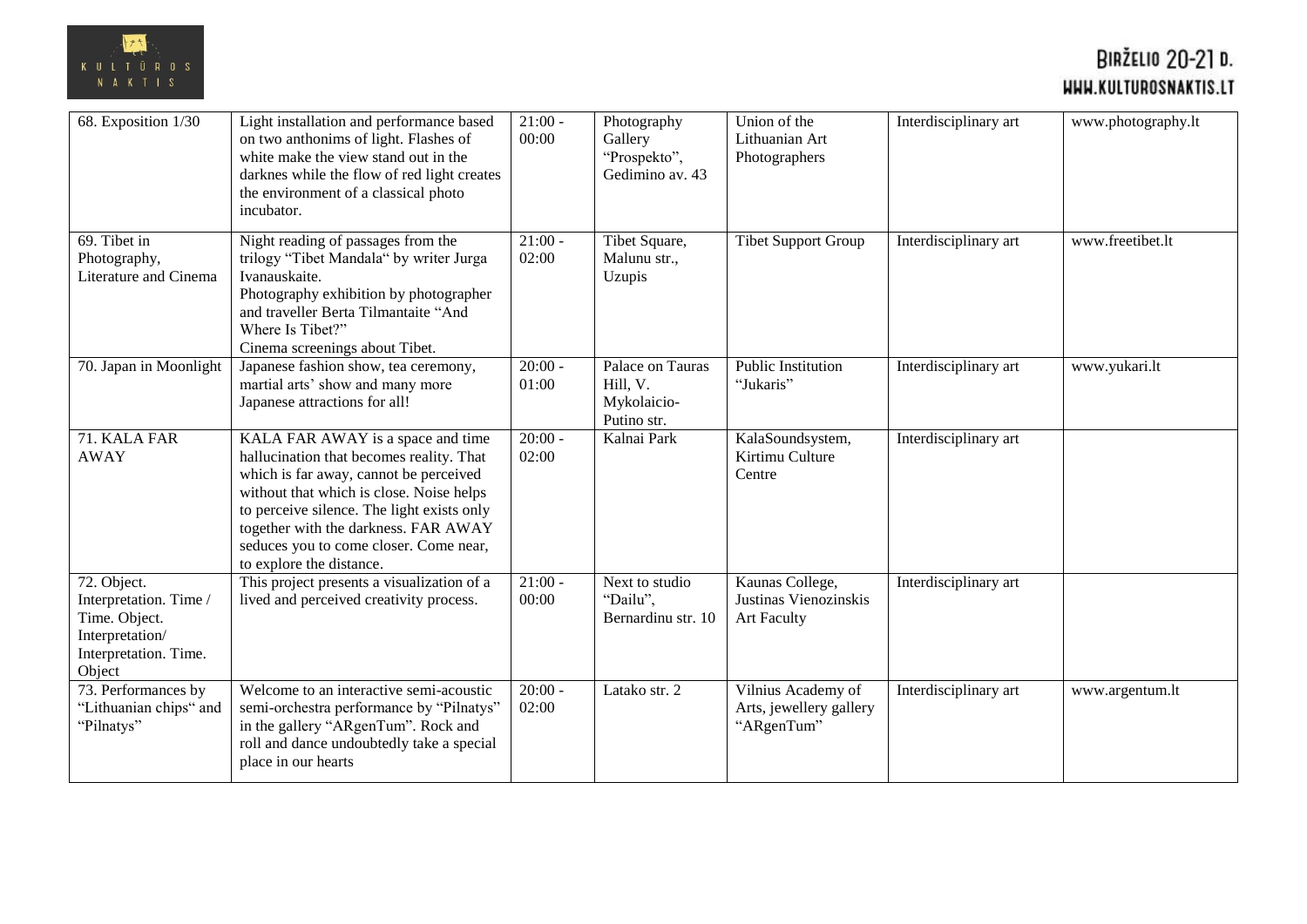

| 74. Akivarai Square                                                   | Unique project that will turn old yard into<br>an art space of unlimited creativity.<br>Graphics, paintings, art installations,<br>musical improvisations, concerts and<br>other performances.                                                                                                                          | $20:00 -$<br>02:00 | Vidinis kiemas,<br>A. Jakšto g. 5,                                                                                  | Baras "Akivarai"                                                      | Interdisciplinary art | www.akivarai.lt            |
|-----------------------------------------------------------------------|-------------------------------------------------------------------------------------------------------------------------------------------------------------------------------------------------------------------------------------------------------------------------------------------------------------------------|--------------------|---------------------------------------------------------------------------------------------------------------------|-----------------------------------------------------------------------|-----------------------|----------------------------|
| 75. The Small Flea<br>Market                                          | The small flea market right in city centre!                                                                                                                                                                                                                                                                             | $20:00 -$<br>00:00 | Totoriu str. 7                                                                                                      | Lina Albrikiene                                                       | Interdisciplinary art | www.blusufestivalis.lt     |
| 76. AIDI.LT                                                           | Echo from the past finds its way in<br>contemporary world. Traditional<br>geometrical ornaments and structures will<br>be transferred on contemporary jewellery,<br>interior details and household objects.<br>During creative workshops all visitors<br>will have the chance to create their own A<br>IDI.LT postcard. | $18:00 -$<br>01:00 | Palace on Tauras<br>Hill,<br>V.Mykolaicio-<br>Putino str. 5                                                         | RASA deSIGN<br>(designer Rasa<br>Baradinskiene)                       | Interdisciplinary art | www.rasadesign.eu          |
| 77. Illuminated People                                                | Sometimes you meet someone and it<br>seems that that person is shining from<br>within                                                                                                                                                                                                                                   | $21:00 -$<br>23:00 | <b>Uzupis Art</b><br>Incubator, Uzupio<br>str. 2                                                                    | <b>Public Institution</b><br><b>Holistic Movement</b><br>Theatre "S"  | Interdisciplinary art | www.iaf-<br>animamundi.com |
| 78. Letmefix:<br>Screenings of Video,<br>Sound and<br>Performance Art | Collected video, audio and performance<br>artworks from Lithuanian<br>Interdisciplinary Artists' Association<br>project in 2013.                                                                                                                                                                                        | $20:00 -$<br>23:00 | Lithuanian<br>Interdisciplinary<br>Artists'<br>Association<br>projects' space<br>"Malonioji 6",<br>Malonioji str. 6 | Lithuanian<br>Interdisciplinary<br>Artists' Association               | Interdisciplinary art | www.letmekoo.lt            |
| <b>Visual arts</b>                                                    |                                                                                                                                                                                                                                                                                                                         |                    |                                                                                                                     |                                                                       |                       |                            |
| 79. The Silicone<br>Meadow                                            | Art project by Ieva Marija Dautartaite<br>was started in "Technarium" workshops.<br>This year the project will be presented in<br>the festival "The Burning Man" in the<br>Black Rock dessert (USA).                                                                                                                    | $22:00 -$<br>02:00 | Rudininku Park                                                                                                      | Public Institution<br>"Degantis zmogus"<br>Ieva Marija<br>Dautartaite | Visual arts           | www.degantiszmogus.lt      |
| 80. International<br>Contemporary Art Fair<br><b>ARTVILNIUS'14</b>    | <b>International Contemporary Art Fair</b><br>ARTVILNIUS'14.                                                                                                                                                                                                                                                            | $18:00 -$<br>21:00 | Lithuanian<br><b>Exhibition</b> and<br><b>Congress Centre</b><br>LITEXPO, Laives<br>av. 5                           | Association of<br>Lithuanian Art<br>Gallerists                        | Visual arts           | www.artvilnius.com         |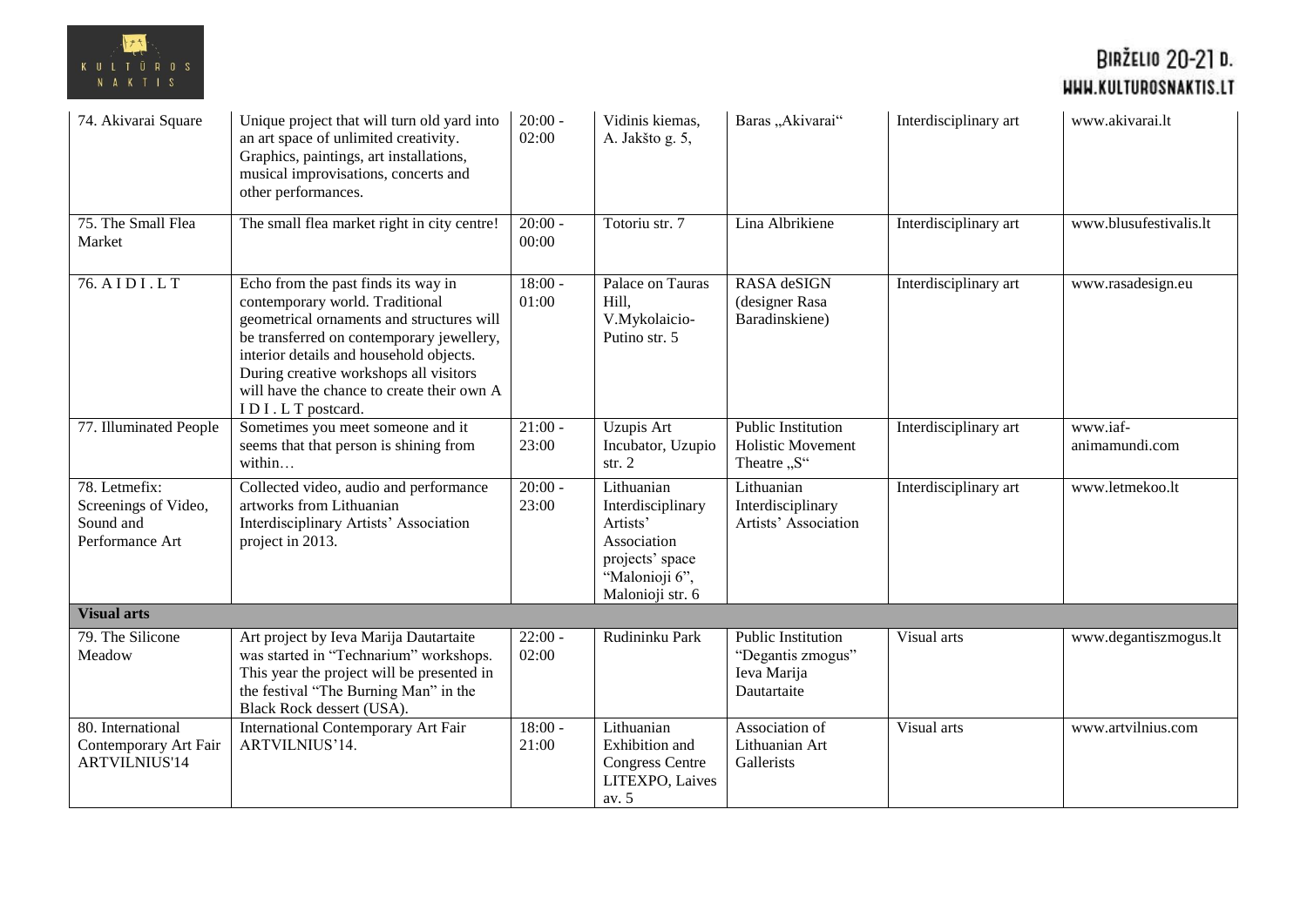

| 81. 6 <sup>th</sup> National Textile<br><b>Biennale "TEKSTILE</b><br>$X^{"}$ | $6th National Textile Biennale reflects on$<br>Lithuanian textile traditions, trends,<br>current directions and aspects of<br>generational change. Travelling<br>exhibition of Japanese textile miniatures<br>is a nice addition to this event. | $12:00 -$<br>23:00 | Gallery "ARKA",<br>Ausros Vartu str.                                                                | Gallery "ARKA"                                           | Visual arts | www.arkagalerija.lt |
|------------------------------------------------------------------------------|-------------------------------------------------------------------------------------------------------------------------------------------------------------------------------------------------------------------------------------------------|--------------------|-----------------------------------------------------------------------------------------------------|----------------------------------------------------------|-------------|---------------------|
| 82. The Cosmic Book                                                          | Installation of books, lights and video.<br>Installation raises important questions<br>about the cosmic future of books, about<br>the power of every flipped page and the<br>cosmos of every story told.                                        | $22:00 -$<br>01:00 | Courtyard of<br>National Library,<br>K. Sirvydo str. 4                                              | Goda Lukaite, Adele<br>Liepa Kaunaite,<br>Tomas Mackonis | Visual arts |                     |
| 83. The Change                                                               | Naïve and ironic fantasy, an effort to<br>understand and picture mentality of<br>people who throw garbage in the forest.<br>What happens if they stay longer in the<br>forest?                                                                  | $18:00 -$<br>02:00 | Sventaragis<br>Valley, nearby<br>Palace of the<br><b>Grand Dukes</b>                                | Elzbieta Jankovska-<br>Bortkevich                        | Visual arts |                     |
| 84. Art Cells 2014                                                           | Exhibition of final works of Vilnius<br>Academy of Arts BA and MA students.                                                                                                                                                                     | $17:00 -$<br>01:00 | Vilnius Academy<br>of Arts exhibition<br>halls                                                      | Vilnius Academy of<br>Arts                               | Visual arts | www.vda.lt          |
| 85. Young Designer<br>Award 2014                                             | 4 <sup>th</sup> annual competition of young designers<br>and exhibition of their works.                                                                                                                                                         | $18:00 -$<br>01:00 | Vilnius Academy<br>of Arts,<br>exhibition hall<br>"Titanic" (ground<br>floor), Maironio<br>str. $3$ | Marius Urbanavicius                                      | Visual arts | www.dic.lt          |
| 86. The Past, The<br>Present                                                 | Interactive photography exhibition in the<br>underground parking lot. Photosynthesis<br>of the old and new Vilnius in pictures.                                                                                                                 | $19:00 -$<br>23:30 | Underground<br>parking lot,<br>Gedimino av.<br>(nearby V.<br>Kudirkos Square)                       | Club "Fotokablys"                                        | Visual arts | www.fotokablys.lt   |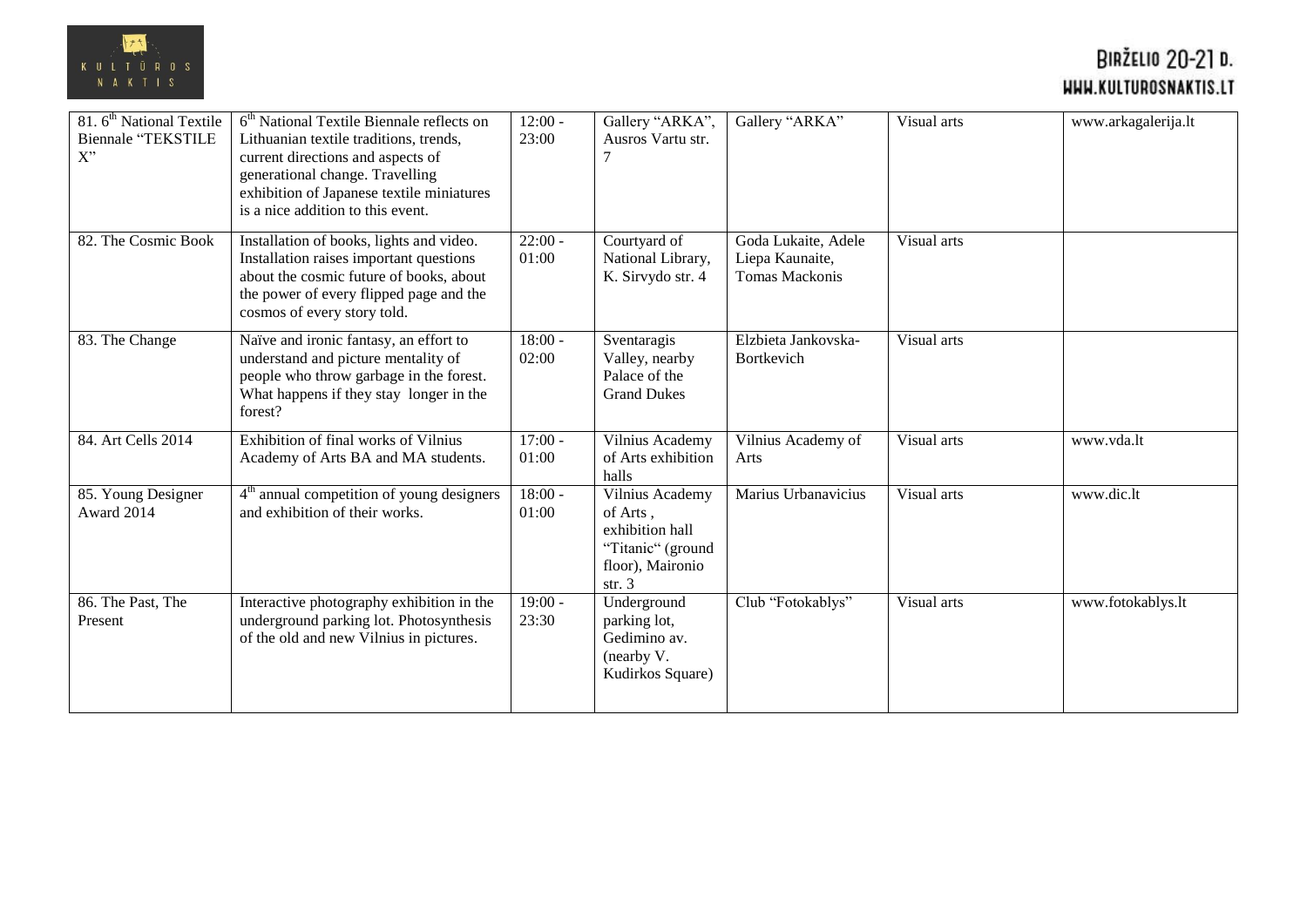

| 87. The Face of City<br>Food                                 | Students of Creative Industries' Design<br>and Applied Photography at Vilnius<br>Design College together with Café<br>"CiopCiop" and Vilnius Municipality<br>Tourism Department challenge you to<br>look for the Face of City Food!                                                                                                                                           | $18:00 -$<br>21:00 | Café "CiopCiop",<br>Zveju str. 2                                            | Vilnius Design<br>College, Creative<br>Industries' Design<br>Faculty and Café<br>"CiopCiop" | Visual arts | www.dizainokolegija.lt,<br>www.ciopciop.lt |
|--------------------------------------------------------------|-------------------------------------------------------------------------------------------------------------------------------------------------------------------------------------------------------------------------------------------------------------------------------------------------------------------------------------------------------------------------------|--------------------|-----------------------------------------------------------------------------|---------------------------------------------------------------------------------------------|-------------|--------------------------------------------|
| 88. Let Unity<br>Blossom!                                    | Visualization of a passage of the<br>Lithuanian National Anthem combines a<br>set of symbols: a knot on the note staff<br>symbolizes unity, stone for sculptures -<br>eternity, flowers represent the blossoming<br>of unity mentioned in the Anthem.                                                                                                                         | $18:00 -$<br>02:00 | V. Kudirkos<br>square, nearby<br>Kudirkos<br>Sculpture                      | Elzbieta Jankovska-<br>Bortkevich                                                           | Visual arts |                                            |
| 89. Culture Storm in<br>the Museum                           | Opening of painting exhibition by<br>Andrius Makarevicius.                                                                                                                                                                                                                                                                                                                    | $20:00 -$<br>00:00 | Lithuanian<br>Theatre, Music<br>and Cinema<br>Museum, Vilniaus<br>str. $41$ | Lithuanian Theatre,<br>Music and Cinema<br>Museum                                           | Visual arts | www.ltmkm.lt                               |
| 90. Painting and<br>Graphics Exhibition<br>"Riga Vernissage" | Exhibition presents paintings and graphic<br>works of seven artists from Riga.                                                                                                                                                                                                                                                                                                | $20:00 -$<br>00:20 | Boksto str. 4/2                                                             | Association "Russian<br>Culture Centre"                                                     | Visual arts | www.rkc.lt                                 |
| 91. Black on White                                           | Colours change us. They soften the edges.<br>Cover the faults. Make the qualities stand<br>out more. And cover up certain things.<br>However, they hide not the face features.<br>Not face expressions. No, they hide the<br>internal world. The vibrations of the soul.<br>The fear. The hope. When there are no<br>colours visible, the human soul comes out<br>to surface. | $21:00 -$<br>23:00 | Restaurant<br>Windows of the<br>"Amberton"<br>Hotel, Odminiu<br>Square      | Ramunas Danisevicius                                                                        | Visual arts |                                            |
| 92. Discover the Castle<br>of Architecture!                  | Get acquainted with the Lithuanian<br>architecture and architects!                                                                                                                                                                                                                                                                                                            | $18:00 -$<br>00:00 | Office of<br>Lithuanian<br>Architects'<br>Union, Kalvariju<br>str.1         | Lithuanian Architects'<br>Union                                                             | Visual arts | www.architektusajunga.l                    |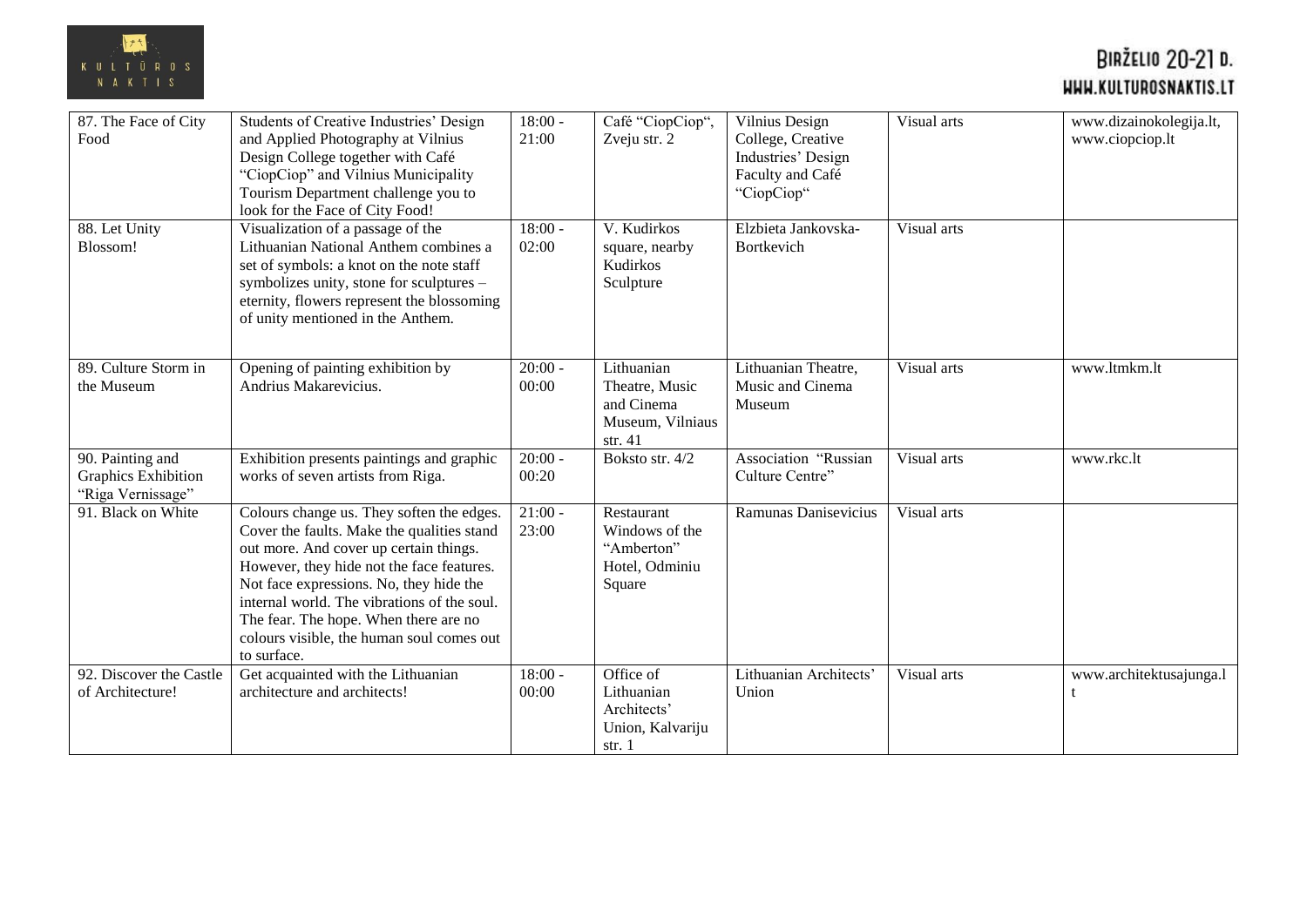

| 93. Installation of<br>Light                             | Gallery (AV17) will surprise Vilnius city<br>dwellers and visitors with an unexpected<br>installation by Rafal Piesliak, a young<br>creator of conceptual sculpture.                                                                                                                                                                        | $19:00 -$<br>23:00 | Gallery (AV17),<br>Ausros Vartu str.<br>17                                                         | Gallery (AV17)                                                                                    | Visual arts | www.av17gallery.com |
|----------------------------------------------------------|---------------------------------------------------------------------------------------------------------------------------------------------------------------------------------------------------------------------------------------------------------------------------------------------------------------------------------------------|--------------------|----------------------------------------------------------------------------------------------------|---------------------------------------------------------------------------------------------------|-------------|---------------------|
| 94. Mosaic of Radvilas<br>Cote of Arms "The<br>Trumpets" | Nearby the Museum of Radvilas Palace<br>rtist Robertas Gritenas will create a<br>mosaic from ceramics and cobalt glass -<br>Radvilas Cote of Arms "the Trumpets".<br>From 18:00 to 01:00 all exhibitions of the<br>Museum will be open for vistors free of<br>charge. From 18:00 to 20:00 guided tours<br>will take place (free of charge). | $18:00 -$<br>01:00 | Museum of the<br>Radvilas Palace,<br>Vilniaus str. 24                                              | Lithuanian Art<br>Museum                                                                          | Visual arts | www.ldm.lt          |
| 95. The Anamorphosis                                     | Vilnius College of Technologies and<br>Design students experiment with space<br>and sight that get united only in a single<br>point of view.                                                                                                                                                                                                | $18:00 -$<br>02:00 | Gedimino av. 27                                                                                    | Vilnius College of<br>Technologies and<br>Design                                                  | Visual arts | www.vtdko.lt        |
| 96. Graphics at<br>Midnight                              | Observe two video projections and get<br>acquainted with the secrets of graphics.                                                                                                                                                                                                                                                           | $22:00 -$<br>00:00 | Vilnius Academy<br>of Art, New<br>Palace, Malunu<br>str. $5$                                       | Marija Marcelionyte-<br>Paliuke                                                                   | Visual arts | www.grafika.vda.lt  |
| 97. Exhibition 1989.<br>The Fall of the System           | Exhibition commemorates 25 years since<br>the fall of communism in Poland.                                                                                                                                                                                                                                                                  | $18:00 -$<br>02:00 | K. Sirvydo sq.                                                                                     | Polish Culture Institute<br>in Vilnius                                                            | Visual arts | www.lenkukultura.lt |
| 98. The Living Vilnius<br>Archaeology                    | Welcome to the exhibition of<br>experimental archaeology on the occasion<br>of Kernave Archaeological Site<br>becoming a UNESCO World Heritage<br>site!                                                                                                                                                                                     | $17:00 -$<br>20:00 | Lithuanian<br>National<br>Commission for<br>UNESCO, Sv.<br>Jono str. 11                            | Lithuanian National<br>Commission for<br>UNESCO, Club of<br>experimental<br>Archaeology "Pajauta" | Visual arts | www.unesco.lt       |
| 99. Night at<br>Knowledge Museum                         | Welcome to the evening of contemporary<br>art. "Rupert" curators will accompany<br>you in enjoying Lia and Dan Perjovschi<br>exhibitions.                                                                                                                                                                                                   | $18:00 -$<br>21:30 | Edukacijos,<br>rezidencijų ir<br>parodų centras<br>"Rupert",<br>Meškeriotojų g.<br>33, Valakampiai | "Rupert"                                                                                          | Visual arts |                     |
| 100. The<br>Metamorphosis                                | Playful shadows depict various<br>movements and shapes on the Old Town<br>walls.                                                                                                                                                                                                                                                            | $22:00 -$<br>01:00 | Sv. Mykolo str. 4                                                                                  | Kristina Saltyte                                                                                  | Visual arts |                     |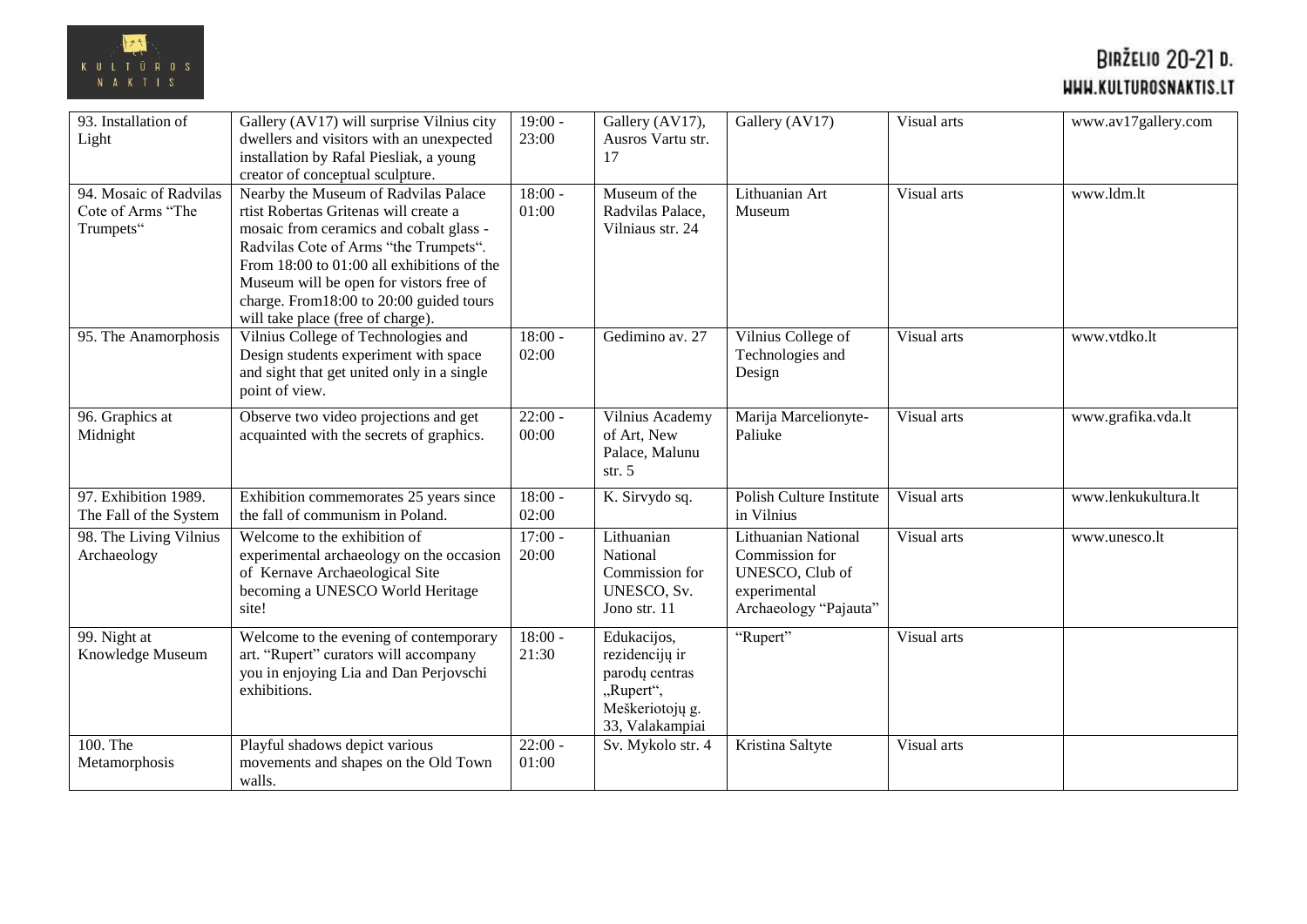

| 101. Painting at Night<br>in the Art Studio<br>"Ramios Bites"  | Welcome to the world of colours! Take a<br>brush and contribute to a joint piece of<br>art!                                                                                                                                                                                              | $18:00 -$<br>22:00 | Art Studio<br>"Ramios Bites",<br>Zemaitijos str. 11                   | Public Institution<br>"Ramios Bites"                            | Visual arts | www.menustudija.lt                    |
|----------------------------------------------------------------|------------------------------------------------------------------------------------------------------------------------------------------------------------------------------------------------------------------------------------------------------------------------------------------|--------------------|-----------------------------------------------------------------------|-----------------------------------------------------------------|-------------|---------------------------------------|
| 102. Vilnius History of<br>Shopping in the $19th$<br>Century   | Opening of exhibition "A Walk on<br>Vokieciu str. in the 19 <sup>th</sup> Century.<br>Shopping Habits of Vilnius City<br>Dwellers". Presentation "Story of Five<br>Biggest Vilnius Shops in 19 <sup>th</sup> Century".<br>Screening of film "Adventures of Picasso<br>nuotykiai" (1978). | $18:00 -$<br>22:00 | Gallery "Shofar",<br>Mesiniu str. 3a/5                                | Gallery "Shofar",                                               | Visual arts | www.jewishcenter.lt                   |
| 103. Fragments of a<br>Sculpture "Green<br>Forest - White Sea" | Gallery "terra recognita" presents a<br>fragment of an artpiece by Saulius<br>Vaitiekunas from a sculpture object<br>"Green Forest- White Sea". The full<br>object is currently exhibited in the<br><b>International Art Fair</b><br>"ARTVILNIUS'14"                                     | $18:00 -$<br>23:00 | Gallery "terra<br>recognita", Stikliu<br>str. $7$                     | Gallery "terra<br>recognita"                                    | Visual arts |                                       |
| 104. Color Splash                                              | Color Splash is a experience of collective<br>painting in public spaces.                                                                                                                                                                                                                 | $20:00 -$<br>21:30 | <b>Dragon Meadow</b><br>$-$ Krokuvos /<br>Giedraiciu str.<br>crossing | Public Institution<br>"Laimikis.lt"                             | Visual arts | www.laimikis.lt                       |
| 105. Weaving<br>Weaving                                        | Visitors will get acquainted with<br>Lithuanian folk costumes and the art of<br>making them. The exhibition also<br>presents the artworks of painters<br>Anastazija and Antanas Tamosaiciai.                                                                                             | $19:00 -$<br>01:00 | Dominikonu str.<br>15/1                                               | Laimute<br>Lukoseviciene                                        | Visual arts | www.vda.lt/index.php/pa<br>geid/1714  |
| 106. The Young Art                                             | Project "Young Art" presents ideas and<br>visions of the young artist generation<br>under the open sky in the courtyard of<br>Vilnius Vytautas Magnus Gymnasium.                                                                                                                         | $18:00 -$<br>00:00 | Augustijonu str.<br>8/10                                              | Vilnius Vytautas<br>Magnus Gymnasium                            | Visual arts | www.vytautodidziojo.vil<br>nius.lm.lt |
| <b>Dance</b>                                                   |                                                                                                                                                                                                                                                                                          |                    |                                                                       |                                                                 |             |                                       |
| 107. Summer with<br>"Low Air". "Jam In<br>The City"            | Come outside and dance! A new Dance<br>School - Theatre "Low Air" opens its'<br>doors and welcomes you to a unique<br>dance space in the very centre of Vilnius.                                                                                                                         | $22:00 -$<br>00:00 | Gedimino av. 2A,<br>$2nd$ floor                                       | <b>Public Institution</b><br>"Urban Dance<br>Theatre" "Low Air" | Dance       | www.lowair.lt                         |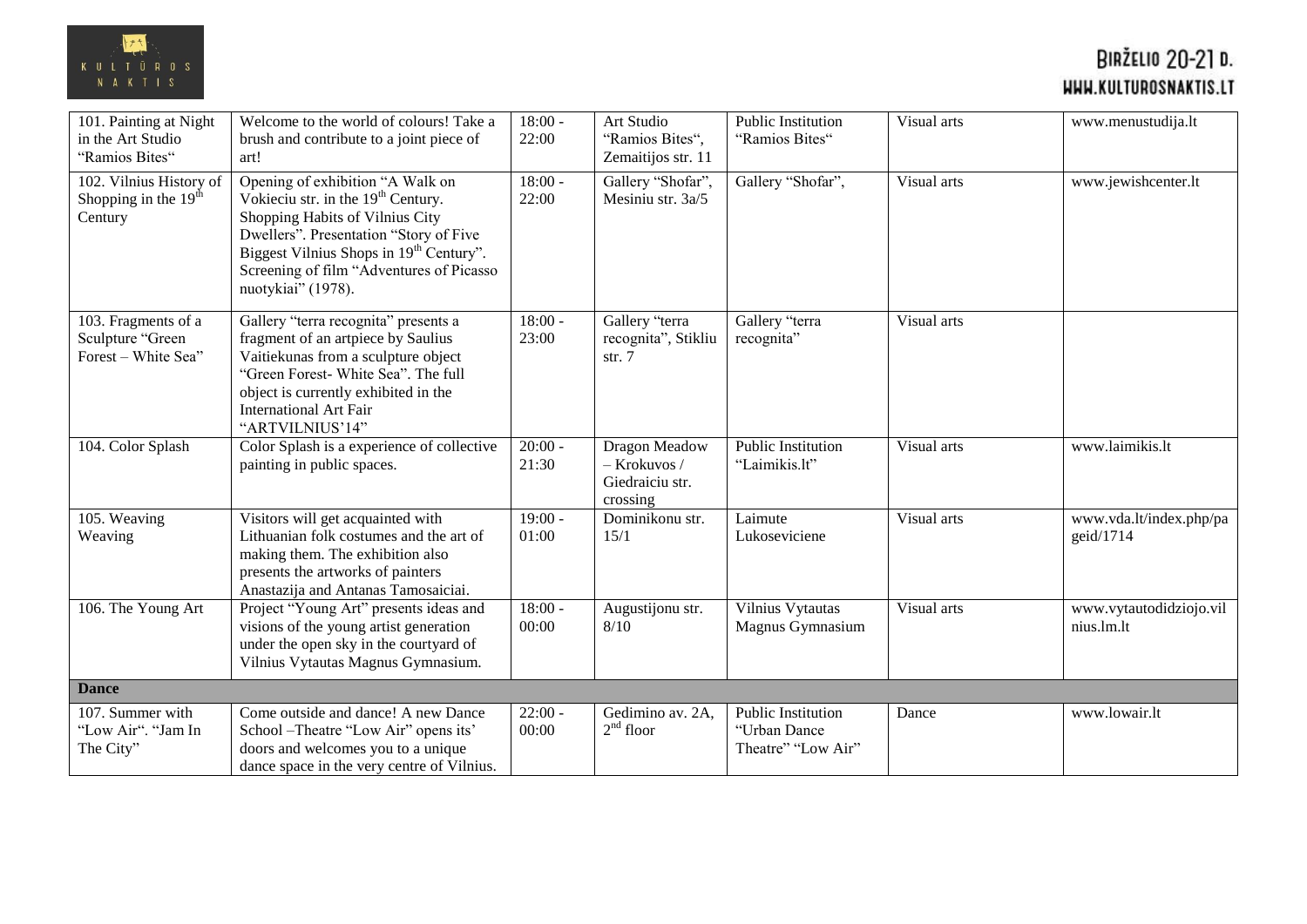

| 108. Swing in the<br>Wind with Rock'n'roll                    | Come rain or come shine, you will find<br>good music here: swing, funk and<br>rock'n'roll. Sirvydo Park will be filled<br>with good mood and energy of dance!                                                                                                | $19:00 -$<br>02:00                       | K. Sirvydo sq.                                                     | Justas Grigaravicius                                            | Dance  |                                                |
|---------------------------------------------------------------|--------------------------------------------------------------------------------------------------------------------------------------------------------------------------------------------------------------------------------------------------------------|------------------------------------------|--------------------------------------------------------------------|-----------------------------------------------------------------|--------|------------------------------------------------|
| 109. "Fiesta<br>Flamenca"                                     | A fiesta of Spanish rhythm, lights and the<br>expressive flamenco dance welcomes<br>everyone!                                                                                                                                                                | $22:30 -$<br>23:20<br>$23:30 -$<br>00:20 | Odminiu sq.                                                        | Flamenco.lt                                                     | Dance  | www.flamenko.lt                                |
| 110. All the Colours of<br>Life!                              | All the colours and emotions of life will<br>come to surface on the dance floor in the<br>very centre of Vilnius. Come and enjoy<br>joy, sorrow, laughter and tears expressed<br>through dance, while enjoying a cup of<br>coffee.                           | $21:00 -$<br>22:00                       | Lukiskiu sq.<br>nearby café<br>"Coffee Inn"                        | <b>Flamenco Dance</b><br>Group "Soleá" and<br>"Coffee Inn" team | Dance  |                                                |
| 111. Premiere of<br>Dance Film "Chasing<br>Rabbit B"          | Founder of Dance Theatre "comma8"<br>Ruta Butkus and cinema operator Audrius<br>Zelenius start on a adventurous journey<br>through Vilnius and our subconscious<br>stories.                                                                                  | $22:30 -$<br>00:00                       | <b>Yard of National</b><br>Art Gallery,<br>Konstitucijos av.<br>22 | Dance Theatre<br>"comma8"                                       | Dance  |                                                |
| <b>Cinema</b>                                                 |                                                                                                                                                                                                                                                              |                                          |                                                                    |                                                                 |        |                                                |
| 112. LRT.lt presents:<br>The Best of TV show<br>"Klausimelis" | TV show "Klausimelis" ("The Little<br>Question") was started in the beginning<br>of 2000 and has visited all the Lithuanian<br>towns. 435 issues of the TV show discuss<br>almost all the phenomena of life. Enjoy<br>the most creative passengers' answers! | $22:00 -$<br>01:00                       | Salomejos Neries<br>sq, Vilniaus str.<br>32                        | <b>LRT</b>                                                      | Cinema | www.lrt.lt                                     |
| 113. Short Irish Films                                        | Embassy of Ireland present short Irish<br>movies, animation and short<br>documentaries. The topics of movies<br>range from love and loss to journeys and<br>passion for food!                                                                                | $17:00 -$<br>21:00                       | Gedimino av. 1,<br>$1st$ floor                                     | Embassy of Ireland                                              | Cinema | www.web.dfa.ie/home/in<br>$dex.$ aspx?id=35941 |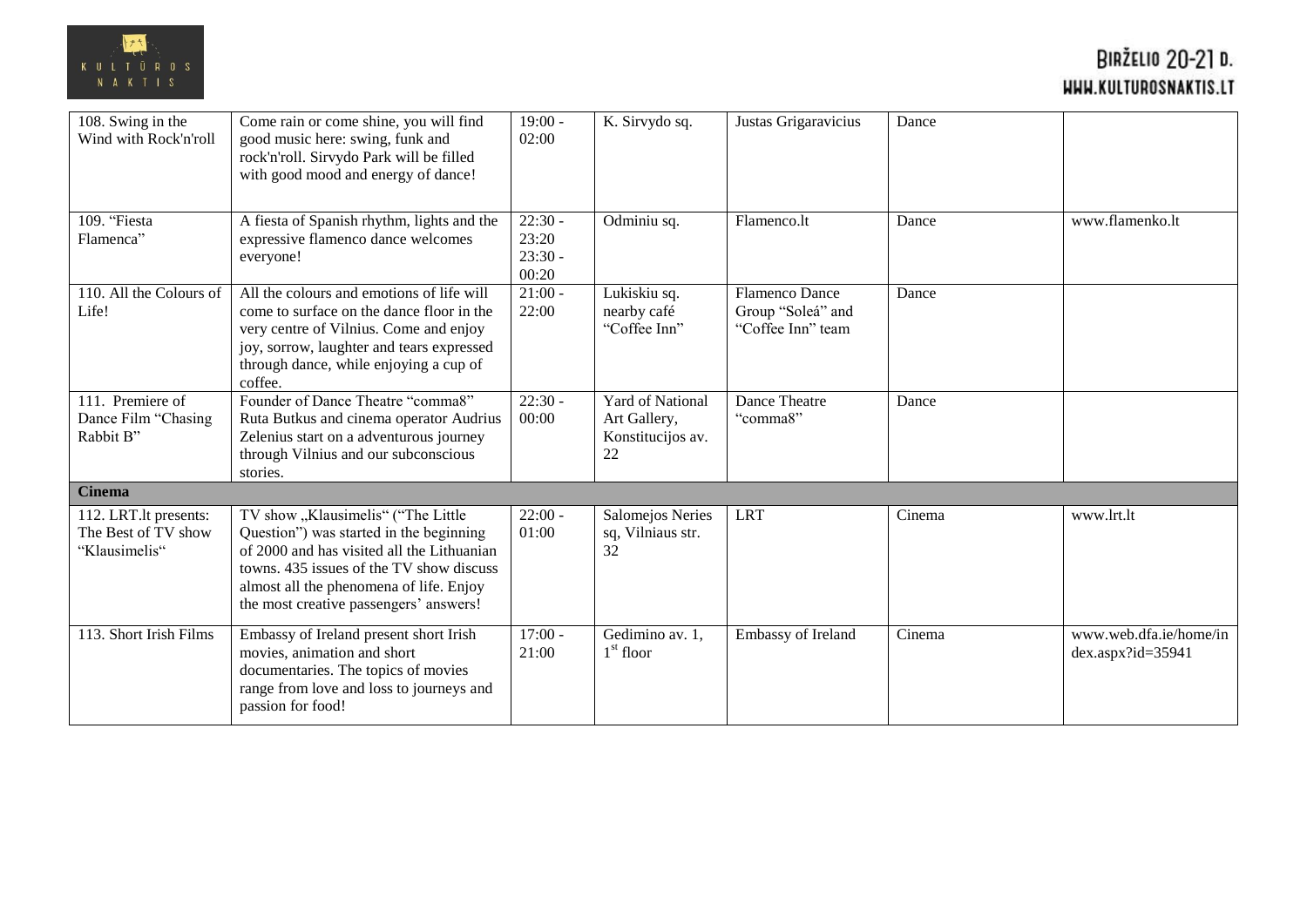

| 114. Remembering<br><b>B.Hrabal</b>                                   | Screening of Jiri Menzel filmas "I served<br>the King of England" based on the novel<br>of the same title by B.Hrabal. Opening of<br>the exhibition commemorating the 100<br>years anniversary of B.Hrabal "Bohumil<br>Hrabal: Who Am I?" | $18:00 -$<br>20:00                       | Birutes str. 16                                                                                                                                 | Embassy of Czech<br>Republic in Vilnius | Cinema | www.mzv.cz/vilnius               |
|-----------------------------------------------------------------------|-------------------------------------------------------------------------------------------------------------------------------------------------------------------------------------------------------------------------------------------|------------------------------------------|-------------------------------------------------------------------------------------------------------------------------------------------------|-----------------------------------------|--------|----------------------------------|
| 115. Presentation and<br>Screenings of<br>Lithuanian Cinema           | Creative workshops "Beepart" based in<br>Pilaite welcomes everyone to a screening<br>of Lithuanian movie "The Ox of Dzukija"                                                                                                              | $22:00 -$<br>23:40                       | Creative<br>workshop<br>"Beepart", Pilaite                                                                                                      | Creative workshop<br>"Beepart"          | Cinema | www.beepart.lt                   |
| 116. Let There Be<br>Cinema At Night                                  | JSC "Eika" challenges you to stay awake<br>and watch movies under the open on the<br>roof terrace of "Eika Business Centre"<br>parking lot.                                                                                               | $23:00 -$<br>01:00                       | "Eika Business<br>Centre" parking<br>lot, $2nd$ floor.<br><b>Between</b><br>buildings of A.<br>Gostauto str. 40A<br>and A. Gostauto<br>str. 40B | JSC "Eika"                              | Cinema |                                  |
| 117. Movie Night<br><b>ON27</b>                                       | Movie Night ON27 presents Lithuanian<br>cinema ranging from the classical<br>Lithuanian movies to new movies that<br>just began gaining recognition.                                                                                      | $18:00 -$<br>22:30                       | ON27, Mindaugo<br>str. 27                                                                                                                       | Art space of "Oslo<br>namai"            | Cinema | www.facebook.com/on2<br>7Vilnius |
| 118. A Sip of Real<br>Coffee and Cinema                               | "Vero Café" welcomes everyone to the<br>screenings of short animation movies and<br>feature movies.                                                                                                                                       | $19:00 -$<br>22:00                       | Didzioji str. 30<br>and Gedimino av.                                                                                                            | "Vero Café"                             | Cinema | www.verocafe.lt                  |
| <b>Other</b>                                                          |                                                                                                                                                                                                                                           |                                          |                                                                                                                                                 |                                         |        |                                  |
| 119. Programme of<br>Contemporary art,<br>cinema and music            | Cinema and electronic music programme.                                                                                                                                                                                                    | $18:00 -$<br>00:00                       | Contemporary Art<br>Centre, Vokieciu<br>str. $2$                                                                                                | Contemporary Art<br>Centre              | Other  | www.cac.lt                       |
| $\overline{120}$ . The Undisclosed<br>Circus Project                  | Contemporary circus performance<br>combining multiple disciplines such as<br>acrobatics, juggling and dance.                                                                                                                              | $22:00 -$<br>23:00<br>$00:00 -$<br>01:00 | Sventaragio<br>Valley                                                                                                                           | Konstantin Kosovec                      | Other  | www.fireshow.lt                  |
| 121. Historical Night<br>Walking in the Palace<br>of the Grand Dukes! | Free of charge exhibitions.                                                                                                                                                                                                               | $18:00 -$<br>22:00                       | Palace of the<br>Grand Dukes,<br>Katedros sq. 4                                                                                                 | Palace of the Grand<br>Dukes            | Other  | www.valdovurumai.lt              |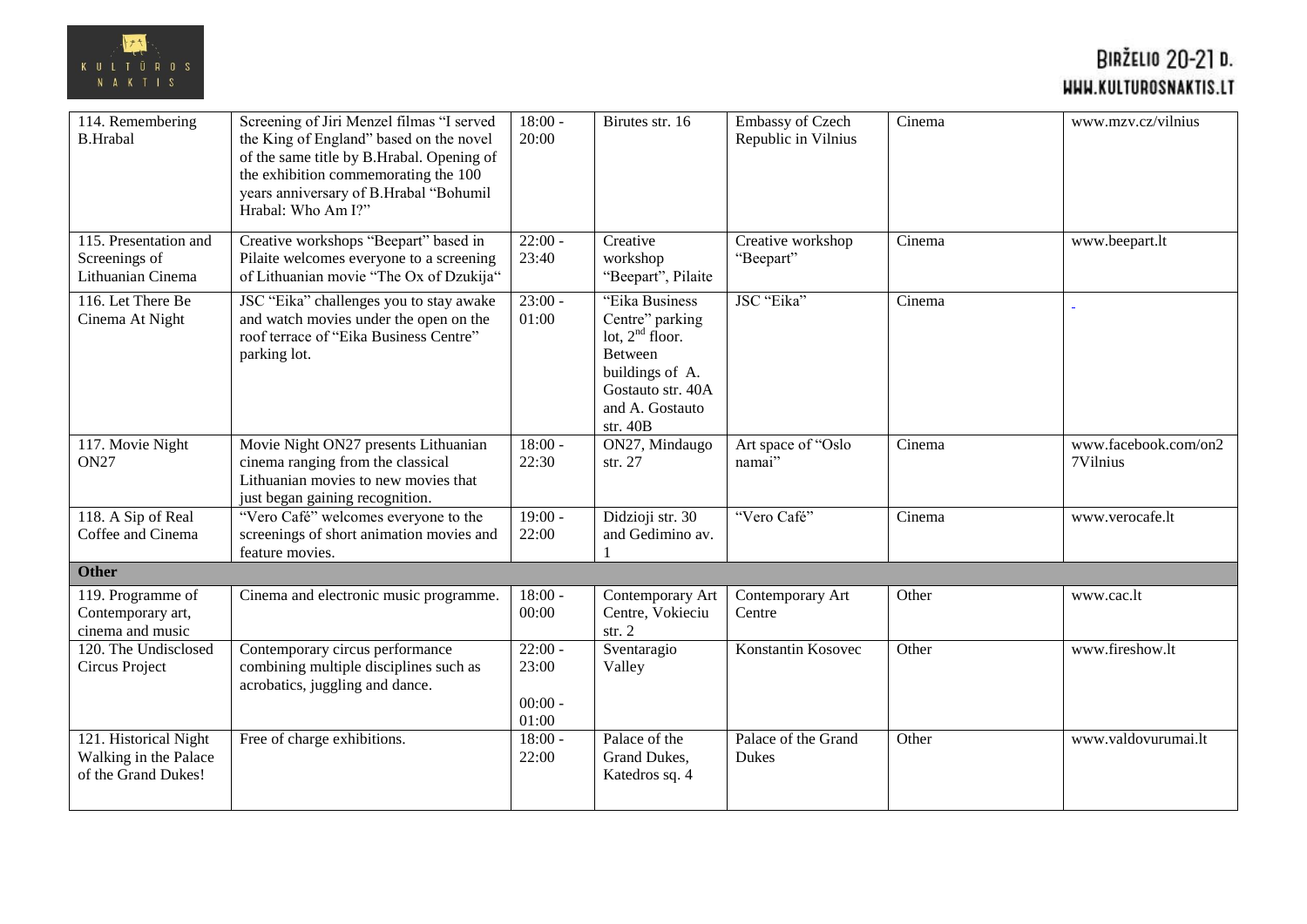

| 122. Extraordinary and<br>unheard facts about the<br>history of Lithuanian<br>money | Money Museum of the Bank of Lithuania<br>reveals the history of money and financial<br>world and presents the current realities.<br>Among other things, you will learn about<br>extraordinary and unheard facts about the<br>history of Lithuanian money. | $18:00 -$<br>02:00 | Money Museum<br>of the Bank of<br>Lithuania, Totoriu<br>str. $2/8$   | Money Museum of the<br><b>Bank of Lithuania</b>                                                                                   | Other |                  |
|-------------------------------------------------------------------------------------|-----------------------------------------------------------------------------------------------------------------------------------------------------------------------------------------------------------------------------------------------------------|--------------------|----------------------------------------------------------------------|-----------------------------------------------------------------------------------------------------------------------------------|-------|------------------|
| 123. Presentation of<br>Lithuanian Song<br>Celebration                              | Lithuanian National Museum invites you<br>to learn about the tradition of Song<br>Celebration. You are welcome to join<br>educational programme for children, learn<br>about the history of folk costume and<br>listen to a folk music concert.           | $18:00 -$<br>21:00 | Lithuanian<br>National<br>Museum, New<br>Arsenal, Arsenalo<br>str. 1 | <b>Lithuanian National</b><br>Museum                                                                                              | Other | www.lnm.lt       |
| 124. The North Hook                                                                 | On the "Culture Night" culture club<br>"Kablys" ("The Hook") will turn into<br>"The North Hook". Everyone is welcome<br>to experience extreme street culture,<br>extreme theatre and new Scandinavian<br>music.                                           | $19:00 -$<br>02:00 | culture club<br>"Kablys", Kauno<br>str. $5$                          | Culture club "Kablys",<br><b>Public Institution</b><br>"Jaunimo parkas",<br>Office of Nordic<br>Ministers Council in<br>Lithuania | Other | www.mankablys.lt |
| 125. The Kite of<br>Insomnia                                                        | Vilnius Picture Gallery the Kites of<br>Insomnia will guide you to the secret<br>"Golden Room" where you will find art<br>illuminated by light of beauty. Enjoy art<br>and music from the Romance epoch.                                                  | $22:00 -$<br>01:00 | <b>Vilnius Picture</b><br>Gallery, Didzioji<br>str. $4$              | Lithuanian Art<br>Museum                                                                                                          | Other | www.ldm.lt       |
| 126.5/5/TAMSU                                                                       | Welcome to a visual culture conference<br>5/5/TAMSU. It is a secret meeting in a<br>secret place. An interesting evening full<br>of music and sights, darkness and sky<br>awaits you.                                                                     | $19:30 -$<br>22:00 | Planetarium, Hall<br>of Stars,<br>Konstitucijos<br>av.12A            | 5/5 JUNIOR, Vilnius<br>University Institute of<br><b>Theoretical Physics</b><br>and Astronomy,<br>Planetarium staff               | Other |                  |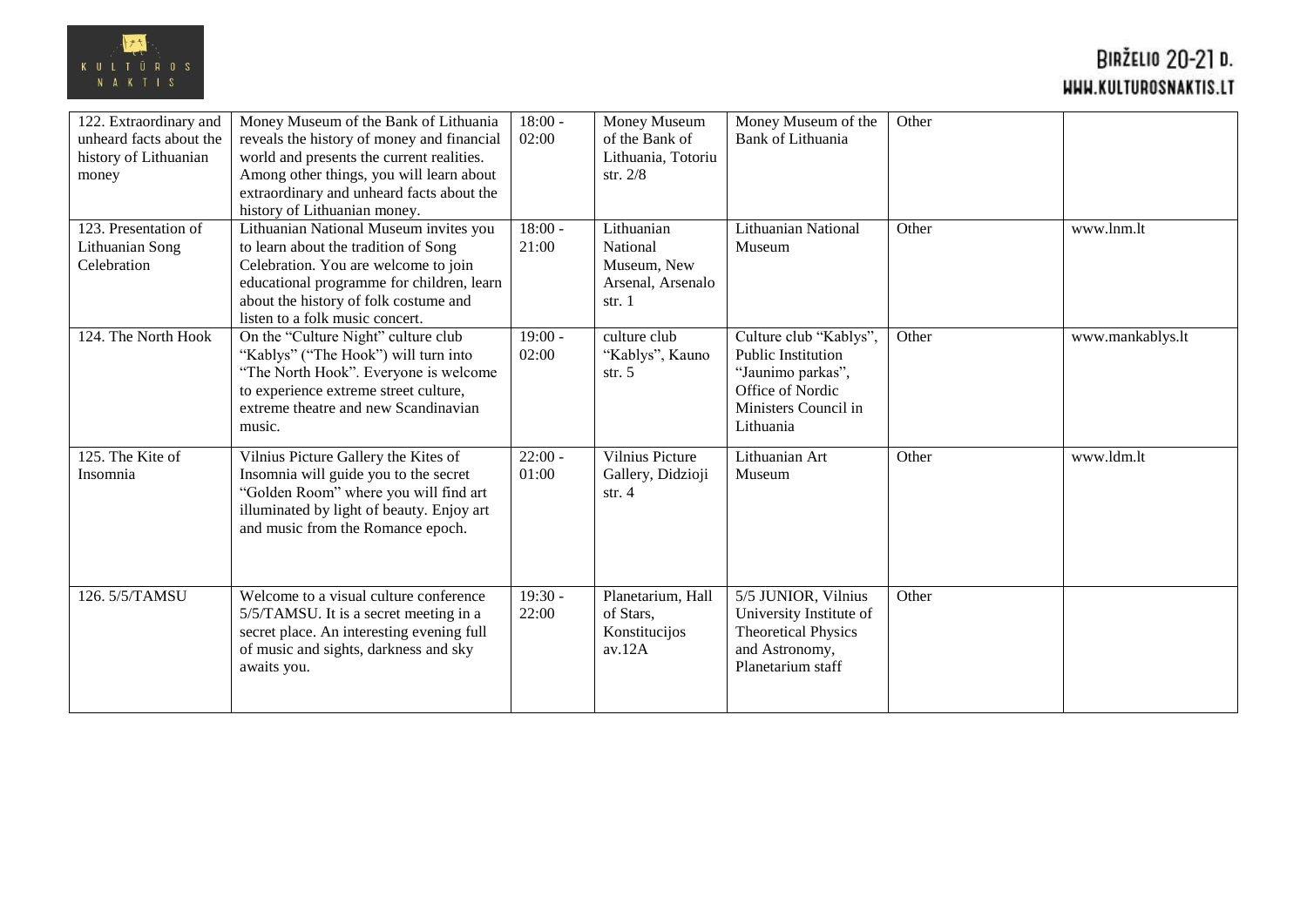

| 127. The Scent of<br><b>Industrial Shadows</b> | The electric power plan is still whispering<br>even though the turbines have been shut<br>down long time ago. The hundred years<br>old building of the electric power plant<br>still tells its' stories, legends and scary<br>tales. This is event is only for those who<br>are not afraid of darkness, secrets and<br>ghosts! Maybe together we can solve the<br>mysteries? | $21:00 -$<br>00:00 | Museum of<br>Energy and<br>Technology,<br>Rinktines str. 2                                         | Akvile Gasiulyte                                                                                | Other | www.emuziejus.lt           |
|------------------------------------------------|------------------------------------------------------------------------------------------------------------------------------------------------------------------------------------------------------------------------------------------------------------------------------------------------------------------------------------------------------------------------------|--------------------|----------------------------------------------------------------------------------------------------|-------------------------------------------------------------------------------------------------|-------|----------------------------|
| 128. Salve for<br>Freedom                      | In Latin "Salve" means a greeting which<br>used to be decorated on the doorsteps.<br>Tonight you are invited to the House-<br>Museum of educators Marija and Jurgis<br>Slapeliai. Step over the doorstep and<br>salute freedom of life and choice. To<br>fight, to surrender or die                                                                                          | $18:00 -$<br>00:00 | Gallery and<br>basement of<br>House-Museum<br>of Marija and<br>Jurgis Slapeliai,<br>Pilies str. 40 | <b>Public Institution Art</b><br>Expansion", House-<br>Museum of Marija and<br>Jurgis Slapeliai | Other | www.menoekspansija.co<br>m |
| 129. Library: Forget<br>the Silence!           | Come and listen to historical tales. Dusk,<br>mysterious sounds of accordion and the<br>shadows of approching night. In this<br>atmosphere your impressions will be<br>unforgettable.                                                                                                                                                                                        | $18:00 -$<br>00:00 | Vilnius University<br>Library,<br>Universiteto str. 3                                              | Vilnius University<br>Library                                                                   | Other | www.mb.vu.lt               |
| 130. The Colourful<br><b>Nest</b>              | Opening of Solveiga Gutaute exhibition<br>"Aphrodisiak" will be followed by the<br>sounds of Moon drums and the concert of<br>Milda Arcikauskaite. Also in the<br>programme: workshop by "Absurdo<br>idejos", an unexpected surprise on the<br>water of river Vilnele and meditation.                                                                                        | $20:00 -$<br>01:00 | Uzupis Art<br>Incubator, Uzupio<br>str. 2a                                                         | <b>Public Institution</b><br>"Uzupio meno<br>inkubatorius"                                      | Other | www.umi.lt                 |
| 131. Sculptures of<br><b>Kazys Varnelis</b>    | On the occasion of "Culture Night" K.<br>Varnelis (1917-2010) sculptures are<br>presented in the courtyards of House-<br>Museum of K. Varnelis. You are welcome<br>to enjoy the sluptures while listening to<br>the concert of Astor Piazzolla music<br>played by quartet "Bad Reed".                                                                                        | $18:00 -$<br>23:00 | House-Museum<br>of K.Varnelis,<br>Didzioji str. 26                                                 | House-Museum of<br>K.Varnelis                                                                   | Other | www.lnm.lt                 |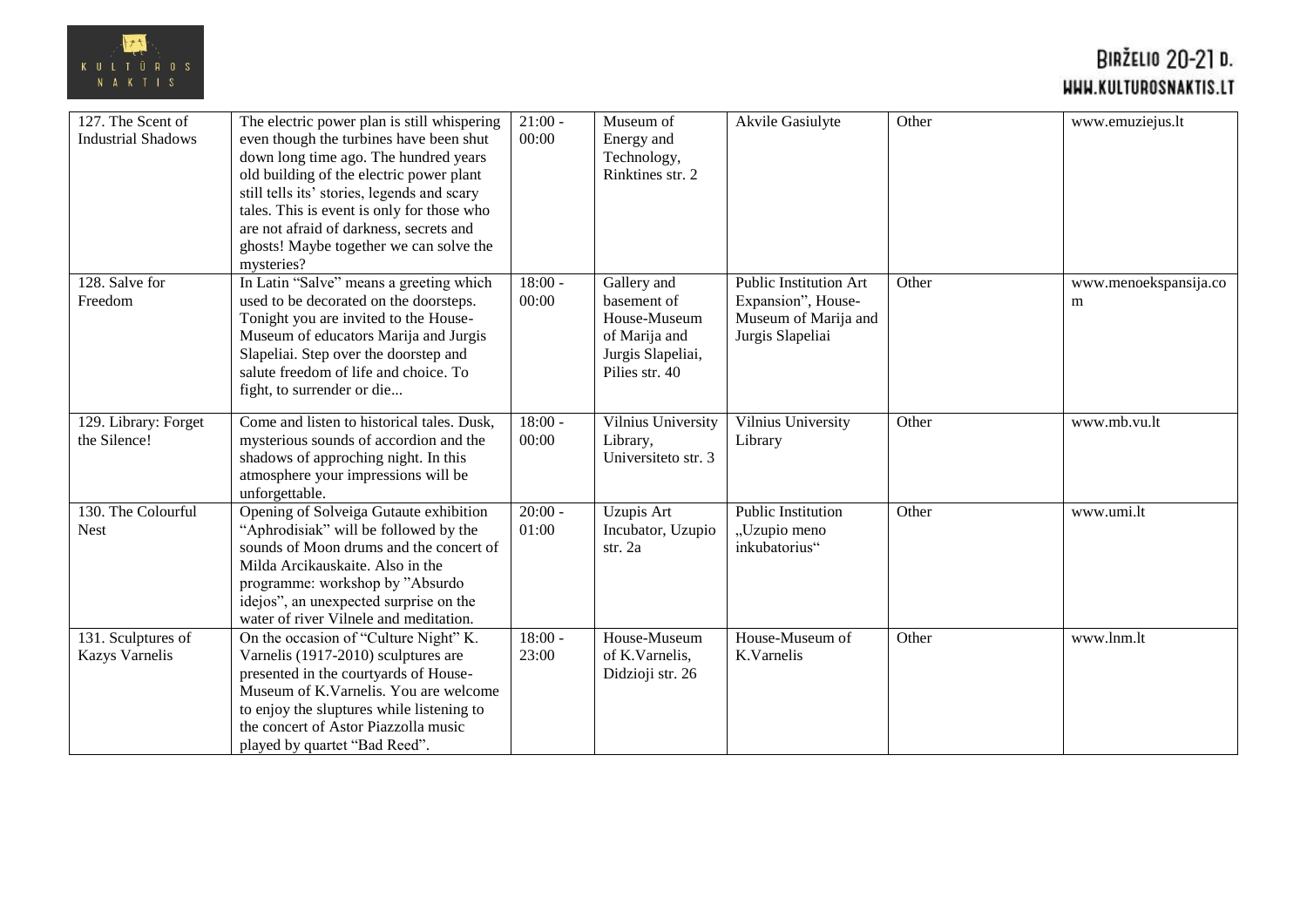

| 132. The Fashion show<br>"Skrydis" ("The<br>Flight")                                            | Fashion show of the best costume design<br>programme graduates.                                                                                                                                                                                | $20:00 -$<br>21:00 | Vilnius Academy<br>of Art New Palace<br>(the hallway),<br>Malunu str. 5  | Prof. Jolanta Talaikyte                               | Other | http://www.vda.lt/index.<br>php/pageid/1356 |
|-------------------------------------------------------------------------------------------------|------------------------------------------------------------------------------------------------------------------------------------------------------------------------------------------------------------------------------------------------|--------------------|--------------------------------------------------------------------------|-------------------------------------------------------|-------|---------------------------------------------|
| 133. Scents of<br><b>Vanished Sacral</b><br>Spaces of Old Vilnius                               | Exploring scents we will visit Old Town<br>spaces and discuss the clashes between<br>historic and old factorial paradigms.<br>Facing silence and noise we will<br>subordinate our sense of sight in order to<br>contemplate scents of incense. | $19:00 -$<br>22:00 | Beginning of the<br>Excursion -<br>Satrijos Raganos<br>sq. (Arkliu str.) | <b>Public Institution</b><br>"Hortus apertus"         | Other | www.hortusapertus.lt                        |
| 134. Parisian Night                                                                             | Art Museum of Vytautas Kasiulis<br>welcomes visitors to an unforgettable<br>event of music and art.                                                                                                                                            | $18:00 -$<br>00:00 | Art Museum of<br>Vytautas Kasiulis,<br>A.Gostauto str. 1                 | Lithuanian Art<br>Museum                              | Other | www.ldm.lt                                  |
| 135. [Un]Seen Library                                                                           | [Un]Seen Library invites to an extremely<br>short journey of 15 minutes through<br>mysterious labyrinth of library history.                                                                                                                    | $22:00 -$<br>23:30 | Adam Mickevich<br>Public Library of<br>Vilnius County,<br>Traku str. 10  | Adam Mickevich<br>Public Library of<br>Vilnius County | Other | www.amb.lt                                  |
| 136. Educational<br>orientation game<br>"Who Is Hiding The<br>Blossom?" for the<br>whole family | Toy Museum invites families to<br>participate in a fun orientation game.                                                                                                                                                                       | $18:00 -$<br>22:00 | Toy Museum,<br>Siltadarzio str. 2                                        | Toy Museum                                            | Other | www.zaislumuziejus.lt                       |
| 137. The Blind,<br>Library and Me                                                               | Have you ever participated in an<br>excursion blind-folded? Welcome to our<br>educational programme where you will<br>learn how to explore the world by<br>touching, write in Braille and try the<br>profession of announcer!                  | $18:00 -$<br>21:00 | Skroblu str. 10                                                          | Lithuanian Library for<br>the Blind                   | Other | www.labiblioteka.lt                         |
| 138. Night with the<br>Army                                                                     | Come to the White Hall of the Ministry of<br>Defence and explore the armament of<br>Lithuanian army while listening to the<br>concert of solders' orchestra.                                                                                   | $18:00 -$<br>22:00 | Totoriu str. 25/3<br>(entrance from<br>Benediktinu str.)                 | Ministry of Defence                                   | Other | www.kam.lt                                  |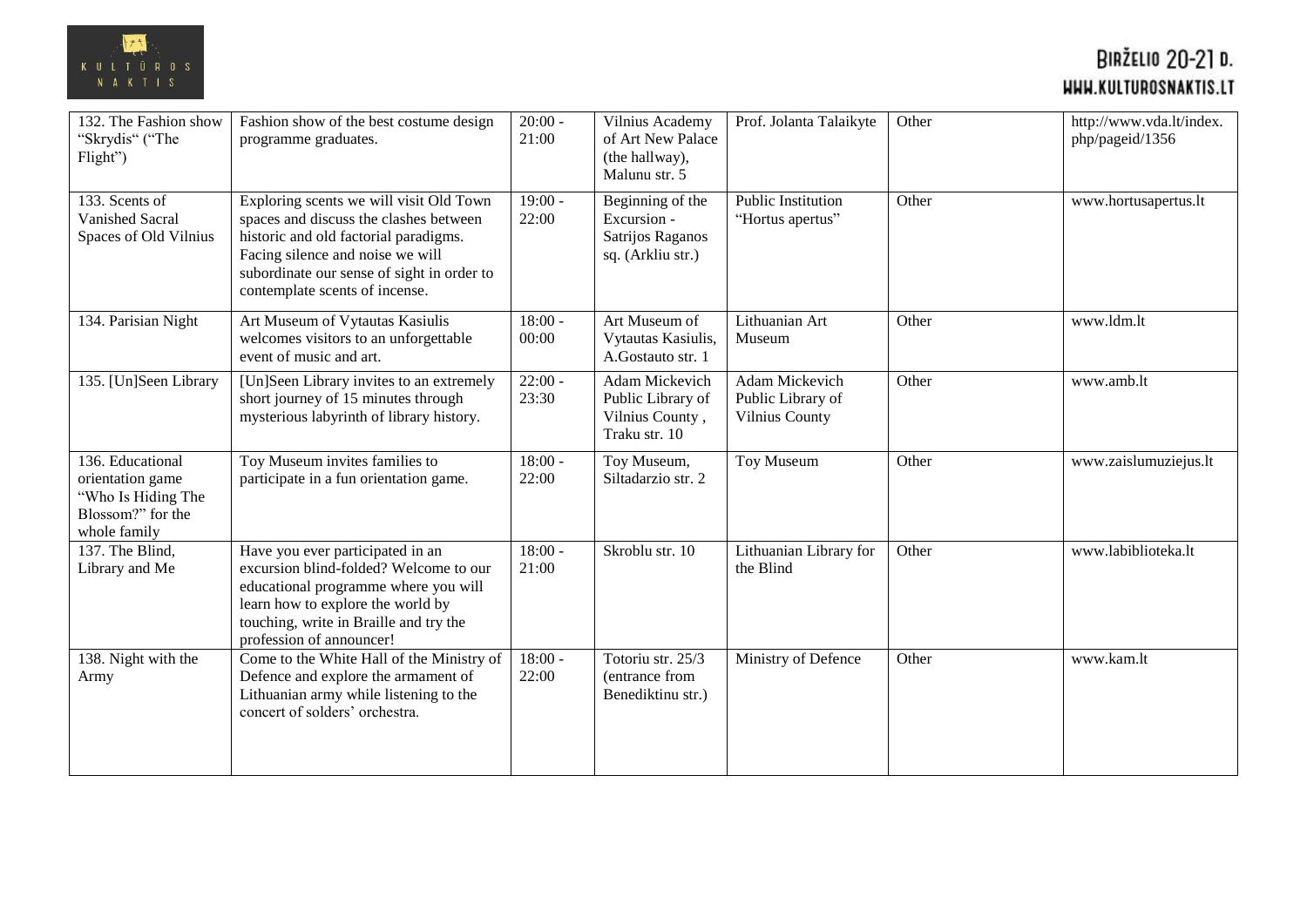

| 139. Creative Vilnius                                                           | This is a journey through creative Vilnius.<br>Where did the first poetess of the city<br>write her poetry? How were the street<br>names created? How do Uzupis artists get<br>inspired? How are the ideas for graffiti<br>born? Let's roll!                                               | $19:00 -$<br>22:00 | Start at the Tymo<br>$Market - journey$<br>through Uzupio<br>str., Pilies str., Sv.<br>Jono str., Vilniaus<br>str., Gedimino str.<br>Finish - Tauro<br>Hill | <b>Creative Partnerships</b><br>and the Free<br>University          | Other | www.luni.lt,<br>www.kurybinespartnerys<br>tes.lt |
|---------------------------------------------------------------------------------|--------------------------------------------------------------------------------------------------------------------------------------------------------------------------------------------------------------------------------------------------------------------------------------------|--------------------|-------------------------------------------------------------------------------------------------------------------------------------------------------------|---------------------------------------------------------------------|-------|--------------------------------------------------|
| 140. Summer Solstice<br>at the Bookshop<br>"Keista": taste, smell<br>and listen | The Bookshop "Keista" invites to a feast<br>of summer solstice and to celebrate this<br>tradition in a contemporary way.                                                                                                                                                                   | $19:00 -$<br>00:00 | Raugyklos str. 15                                                                                                                                           | Bookshop "Keista"<br>("Strange")                                    | Other | www.super.lt                                     |
| 141. Workshop of<br>Paper Lanterns                                              | The art of Japanese paper lanterns and art<br>of cutting will get united in this event.<br>You will have a unique opportunity to<br>make a paper lantern from bamboo, wrap<br>it in paper and decorate it with paper<br>cuttings. And, voila, you have yourself a<br>cosy source of light! | $18:00 -$<br>21:00 | Folk Artists'<br>Workshop,<br>J.Basanaviciaus<br>str. 29                                                                                                    | Folk Artists'<br>Workshop                                           | Other | www.klaidaspapercuts.lt                          |
| 142. "Cultur Night"<br>for children:<br>KukuMuku                                | "Cultur Night" for children in the<br>restaurant-theatre "KukuMuku"!                                                                                                                                                                                                                       | $18:00 -$<br>22:00 | Vokieciu str. 6                                                                                                                                             | <b>Restorant-Theatre for</b><br>children "KukuMuku"                 | Other |                                                  |
| 143. The Black<br>Rectangle                                                     | Surrounded by two installations<br>participants of the project will read poetry<br>and improvise.                                                                                                                                                                                          | $23:00 -$<br>01:00 | Lithuanian<br>Writers' Union,<br>K. Sirvydo str. 6,<br>$1^{\rm st}$ floor                                                                                   | Vytautas Stankus,<br>Donatas Petrosius                              | Other | www.rasytojai.lt                                 |
| 144. Catholic World                                                             | Untraditional evening in the bookshop<br>"Katalikų pasaulis" ("Catholic World").                                                                                                                                                                                                           | $19:00 -$<br>01:00 | Bookshop<br>"Kataliku<br>pasaulis"<br>("Catholic<br>World"),<br>Sventaragio str. 4.                                                                         | Daiva Anuzyte,<br>Manager of the<br>bookshop "Kataliku<br>pasaulis" | Other |                                                  |
| 145. Big Friday!                                                                | It's a Big Friday at the bar "7 Fridays"!<br>Tonight we will play table games and<br>enjoy the concert of Laurynas Valatka!                                                                                                                                                                | $19:00 -$<br>00:00 | "7 Fridays Bar",<br>Pranciskonu str. 3                                                                                                                      | Eventum Group                                                       | Other |                                                  |